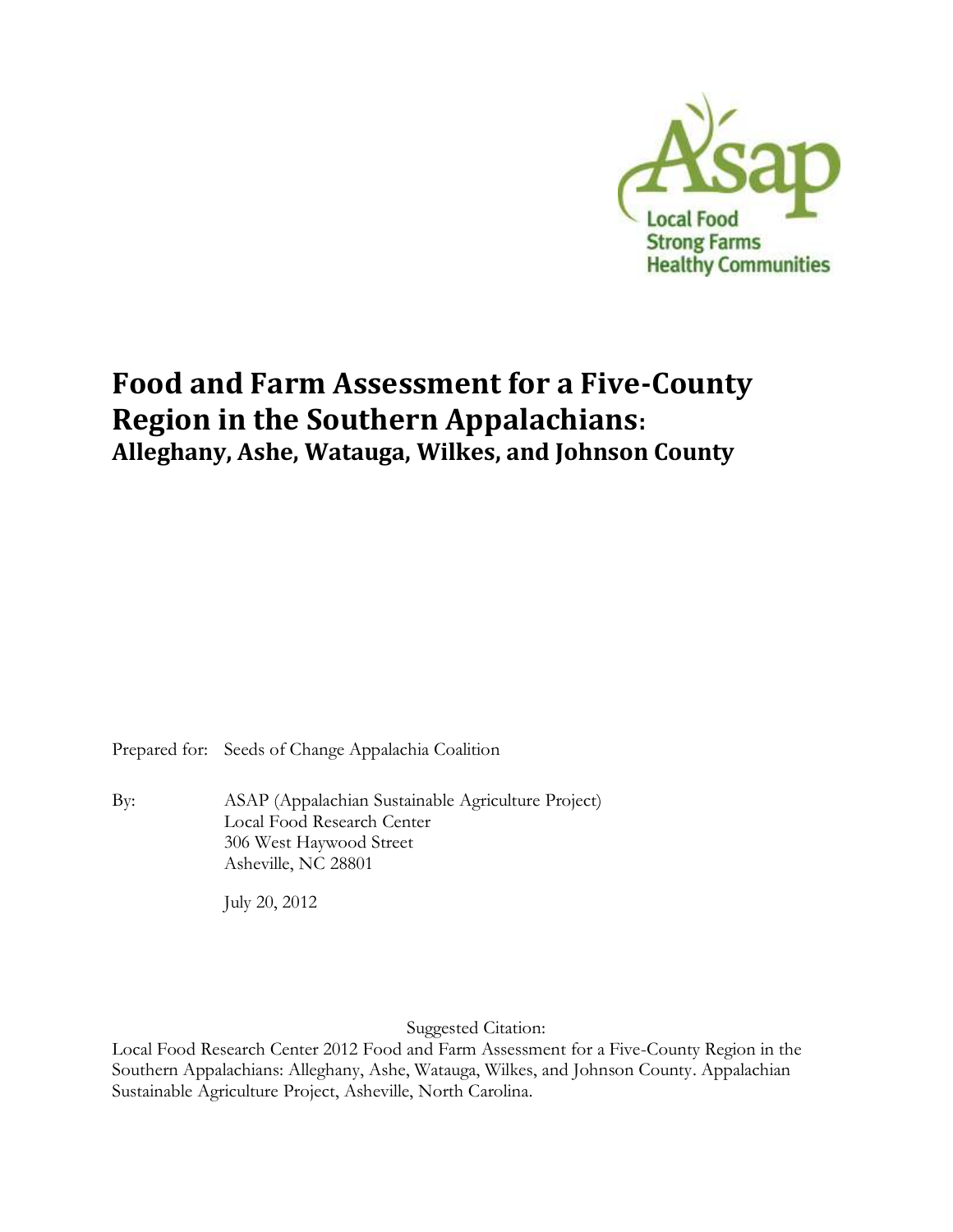This report was commissioned for the Heifer International Seeds of Change Appalachia Initiative by the Appalachian District Health Department with funding provided by the US DHHS and the Centers of Disease Control and Prevention through the *Communities Putting Prevention to Work* initiative.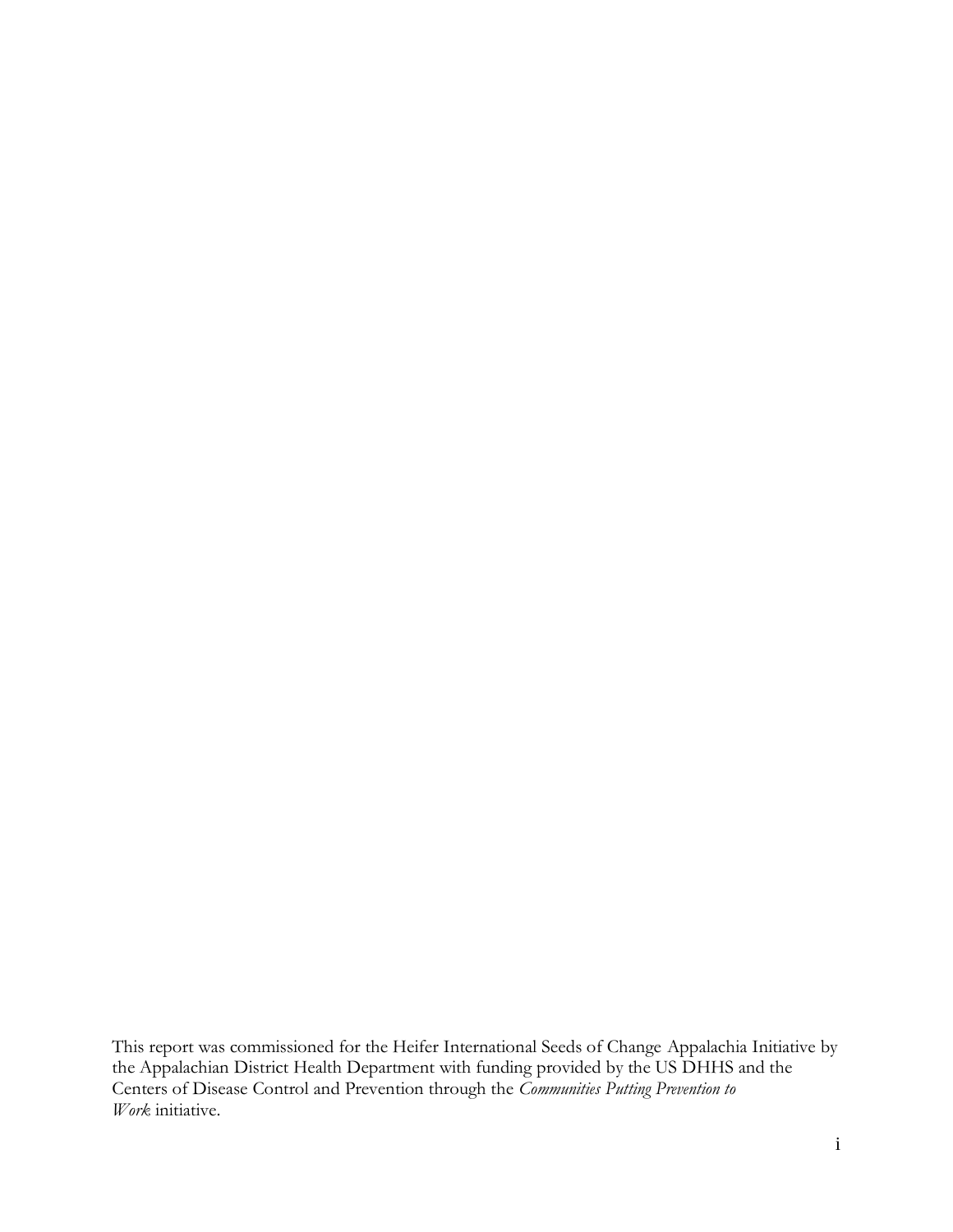# **TABLE OF CONTENTS**

| <b>List of Tables and Figures</b>                                                                                                                                                                             | iv               |
|---------------------------------------------------------------------------------------------------------------------------------------------------------------------------------------------------------------|------------------|
| Introduction                                                                                                                                                                                                  | 1                |
| 1. The Five County Region Food and Farm System                                                                                                                                                                | 2                |
| Section 1. Cash Receipts from Farming                                                                                                                                                                         | 2                |
| 2. Trends in Farming and Farmland                                                                                                                                                                             | 5                |
| Section 1. Decline in Farms and Acres of Farmland<br>Section 2. Aging of the Farm Population<br>Section 3. The Tobacco Buyout and Related Shifts in Production<br>Section 4. Consolidation of the Food System | 5<br>6<br>6<br>7 |
| <b>3. Economic Considerations</b>                                                                                                                                                                             | 8                |
| 4. Opportunities in the Local Market for Locally Grown Food                                                                                                                                                   | 11               |
| 5. Consumer Food Spending and Consumption Figures                                                                                                                                                             | 12               |
| Section 1. Market Demographics<br>Section 2. Consumer Food Spending<br>Section 3. Consumption Estimates                                                                                                       | 12<br>12<br>14   |
| <b>6. Five County Region Consumer Preferences for Local</b>                                                                                                                                                   | 18               |
| 7. Local Production                                                                                                                                                                                           | 20               |
| Section 1. Summary of Local Market Potential for Locally Grown Foods                                                                                                                                          | 21               |
| 8. Bridging the Gap Between Demand and Supply                                                                                                                                                                 | $\overline{24}$  |
| 9. Recommendations                                                                                                                                                                                            | 24               |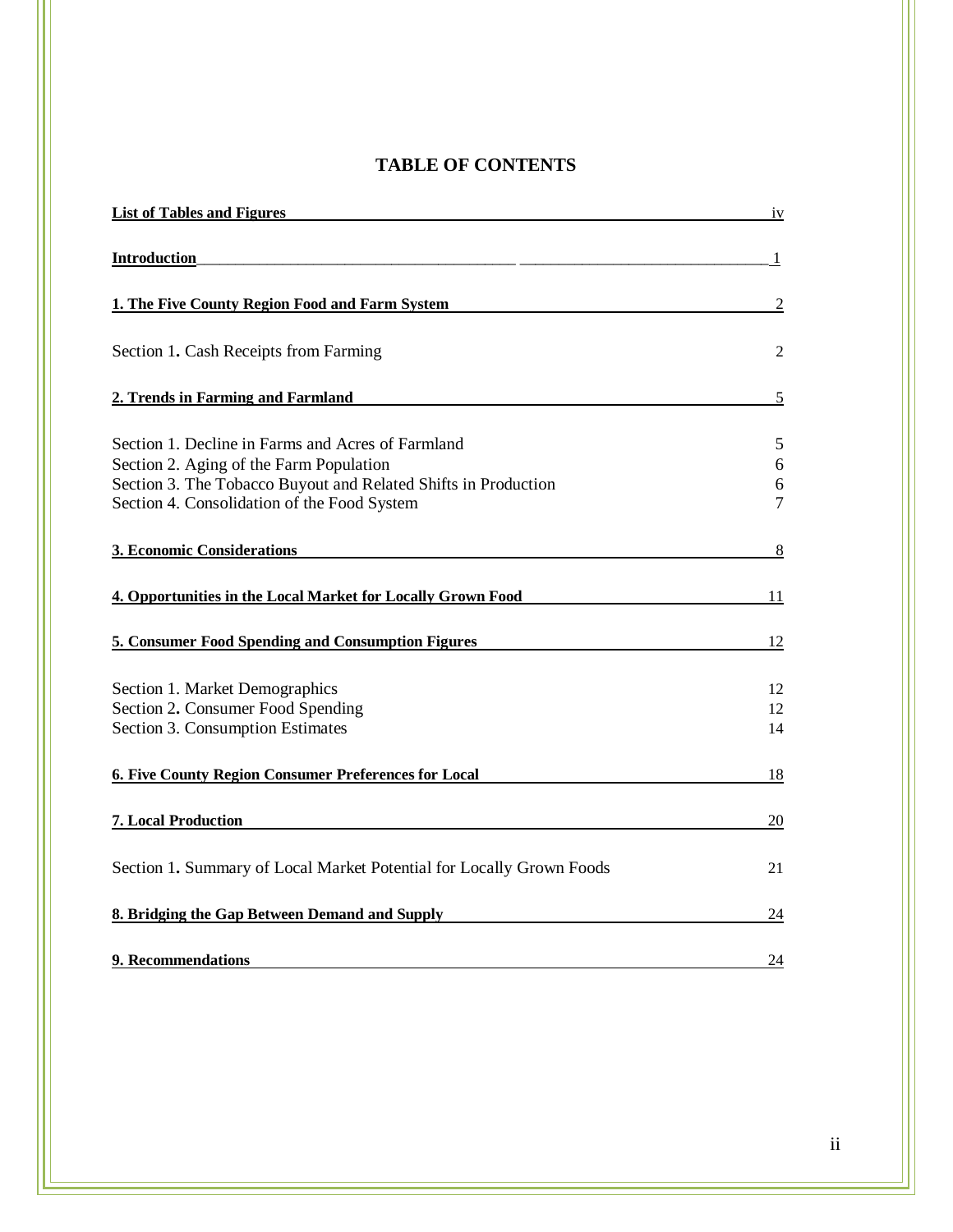# **List of Tables and Figures:**

| Tables: |                                                                                     |
|---------|-------------------------------------------------------------------------------------|
|         |                                                                                     |
|         | Table 2: Market Value of Agricultural Products Sold for the Five County Region      |
|         |                                                                                     |
|         | Table 3: Five County Region Farms and Acres of Farmland, 1992-20075                 |
|         |                                                                                     |
|         | Table 5: Comparison of Consumption and Production of Selected Fresh Fruits and      |
|         |                                                                                     |
|         | Table 6: Consumption of Selected Categories of Processed Fruits and Vegetables in   |
|         |                                                                                     |
|         | Table 7: Comparison of Consumption and Production of Selected Meats in the Five     |
|         |                                                                                     |
|         | Table 8: Comparison of Consumption and Production of Dairy Products in the Five     |
|         |                                                                                     |
|         | Table 9: Dollar Share of Retail Produce Sales for Selected Fruits and Vegetables21  |
|         | Table 10: Local Spending Potential for Produce and Artisan Meats in the Five County |
|         |                                                                                     |

# Figures:

| Figure 1: Farm Profitability in the Five County Region (2007) Average Farm Dollars |  |
|------------------------------------------------------------------------------------|--|
| Figure 2: Farm Profitability in the Five County Region (2007) Number of Farms9     |  |

# Breakout Boxes:

|--|--|--|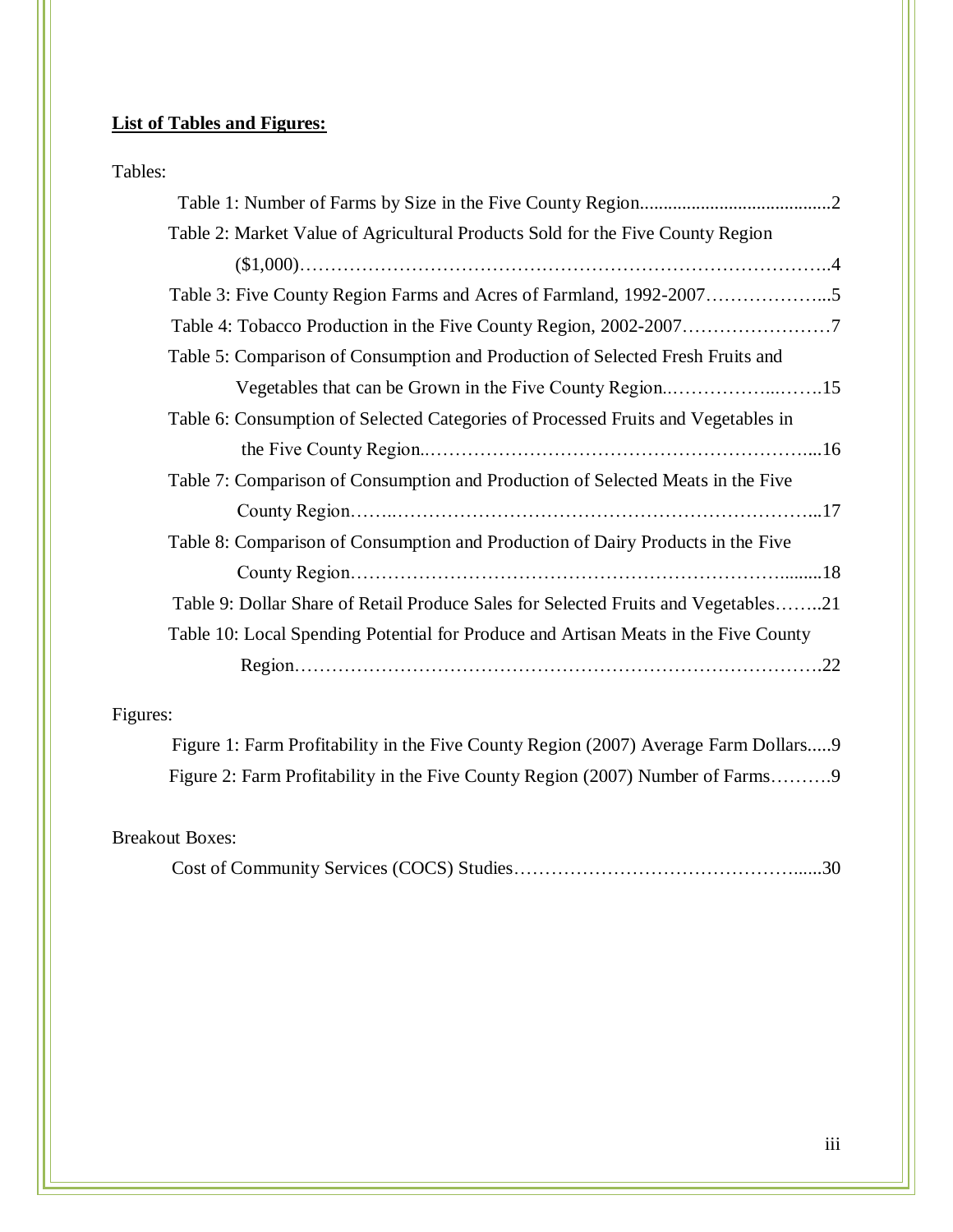#### **Introduction**

This report provides the results of research conducted by the Local Food Research Center of ASAP (Appalachian Sustainable Agriculture Project) for the Seeds of Change Initiative project of Heifer International. The purpose of this research is to analyze agricultural production, local food consumption, and food spending for the five county region of Alleghany, Ashe, Watauga, and Wilkes counties in North Carolina and Johnson County in Tennessee. The assessment utilizes surveys and other data to analyze regional trends in agriculture and the food and farm products currently produced, as well as examine the relationship between foods grown in the region and consumption and spending by local residents and visitors. This report presents a wide-ranging analysis of information on the five county region's food and farm economy designed to inform efforts to address food access and the expansion of the local food system in this region.

The report summarizes agricultural statistics for a five county region in the Southern Appalachian area that includes Alleghany, Ashe, Watauga, and Wilkes in North Carolina and Johnson in Tennessee. This area will be referred to in the remainder of the report as the Five County Region. Report findings are based on the analysis of primary and secondary data and published statistics from the USDA 2007 Census of Agriculture, the U.S. Census Bureau, other relevant data sources, and on the results of surveys conducted by ASAP in 2012 with businesses and residents in the Five County Region.

The first three sections of this report focus on statistical data regarding farm and farmland trends in the region. These sections are followed by an analysis of food consumption and production patterns for the region. The last section of the report provides recommendations for strategic action and next steps for developing the local food and farm system of the Five County Region.

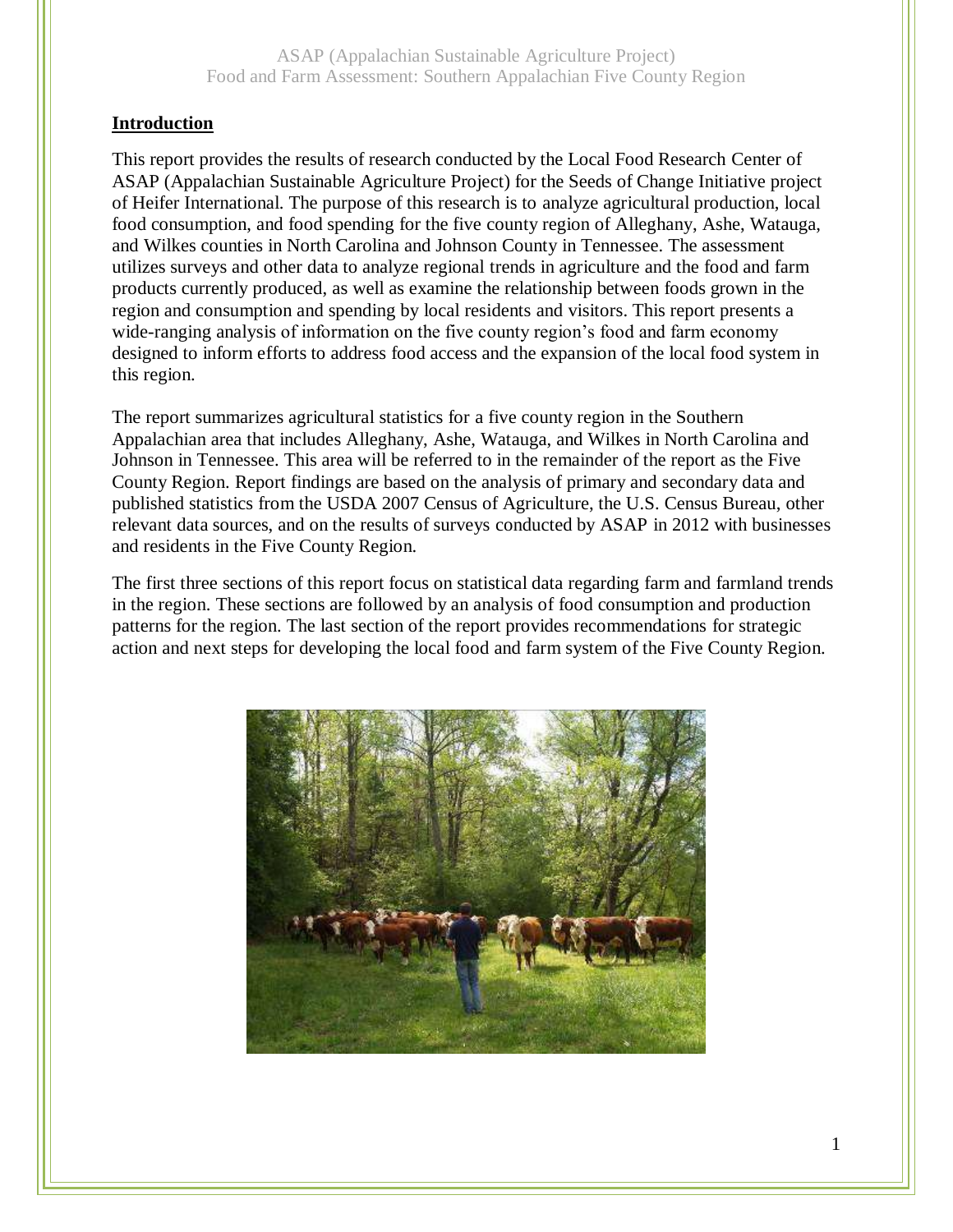# **1. The Five County Region Food and Farm System**

Farming in the Southern Appalachians has never been easy. In a land of fertile and loamy river valleys and craggy inhospitable highlands, the region's farmers have always been faced with unique challenges and blessings related to topography. Historically, just as today, farming in the mountains required balancing the limits of the land with the availability and demands of the market.

The Five County Region is classified as a rural area of the Southern Appalachians and is home to 177,059 residents.<sup>1</sup> As of the 2007 USDA Census of Agriculture, this region had 3,839 farms and a total of 384,403 acres of farmland, or 30% of the total land area of the region.

Table 1 illustrates the distribution of farm size in the Five County Region based on the 2002 and 2007 Census of Agriculture. Small to mid-sized farms between 10 and 180 acres were the most common in both Census years, though large farms (500+ acres) were the only category of farms to experience a growth in number between 2002 and 2007. With an average farm size of 101 acres, the table shows that the majority of farms in the Five County Region are smaller than the North Carolina and Tennessee state average sizes of 160 acres and 138 acres, respectively. This fact is attributable to the topography of the region's mountainous terrain, which makes expanding to the scale attained by farmers in Eastern North Carolina and Western Tennessee difficult for most farmers.

| Table 1. Number of Farms by size in the Five County Region |       |       |          |  |
|------------------------------------------------------------|-------|-------|----------|--|
| Size of farm (acres)                                       | 2002  | 2007  | % Change |  |
| 1 to 9 acres                                               | 427   | 367   | $-14%$   |  |
| 10 to 49 acres                                             | 1,814 | 1,601 | $-12%$   |  |
| 50 to 179 acres                                            | 1,591 | 1,371 | $-14%$   |  |
| 180 to 499 acres                                           | 435   | 381   | $-12%$   |  |
| 500 to 999 acres                                           | 73    | 79    | $+8%$    |  |
| 1,000 acres or more                                        | 26    | 40    | $+54%$   |  |
| <b>Total</b>                                               | 4,366 | 3,839 | $-12\%$  |  |

Source: USDA Agricultural Census, 2002 and 2007

## Section 1. Cash Receipts from Farming

For 2007, total agricultural receipts reported for the Five County Region were over \$471 million, a 70% increase from total agricultural receipts reported in 2002. This increase is due in large part to the influence of production in Wilkes County, one of the top poultry producing counties in the eastern United States. If Wilkes County data is excluded, the region still experienced a sizable 14% increase in total agricultural receipts from 2002-2007. Table 2 provides a breakdown of

 $\overline{a}$ <sup>1</sup> Source: US Census Bureau Quickfacts (2010)[, http://quickfacts.census.gov/qfd/download\\_data.html](http://quickfacts.census.gov/qfd/download_data.html)

<sup>&</sup>lt;sup>2</sup> The acreage designated as "land in farms" consists primarily of agricultural land used for crops, pasture, or grazing. It also includes woodland and wasteland not actually under cultivation or used for pasture or grazing, provided it was part of the farm operator's total operation. Land in farms also includes idle cropland, cropland not harvested, and land in government conservation programs.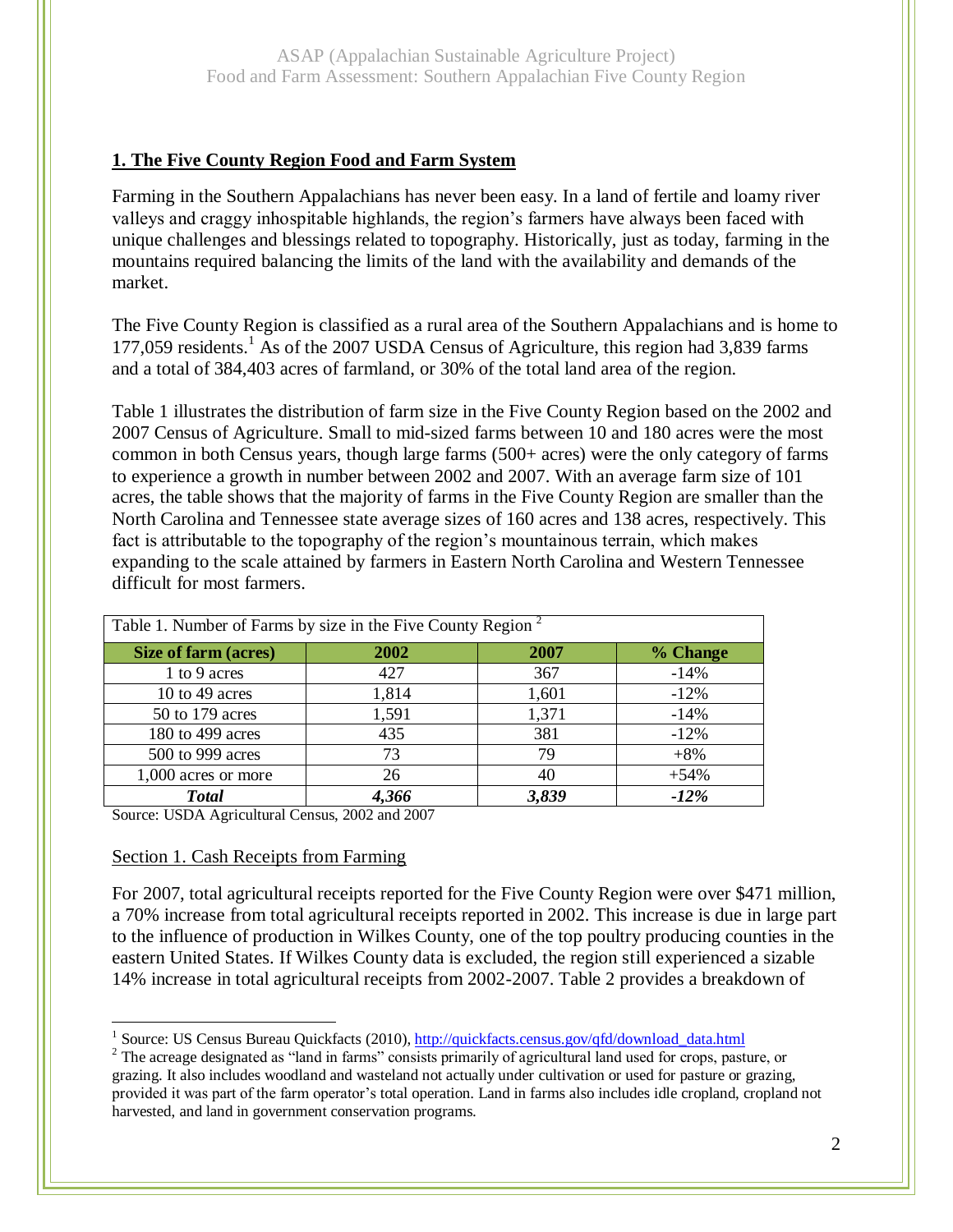selected farm products sold in 2002 and 2007. The cash receipts for Wilkes County have been broken out separately to clearly illustrate the county's influence upon total receipts for the region.

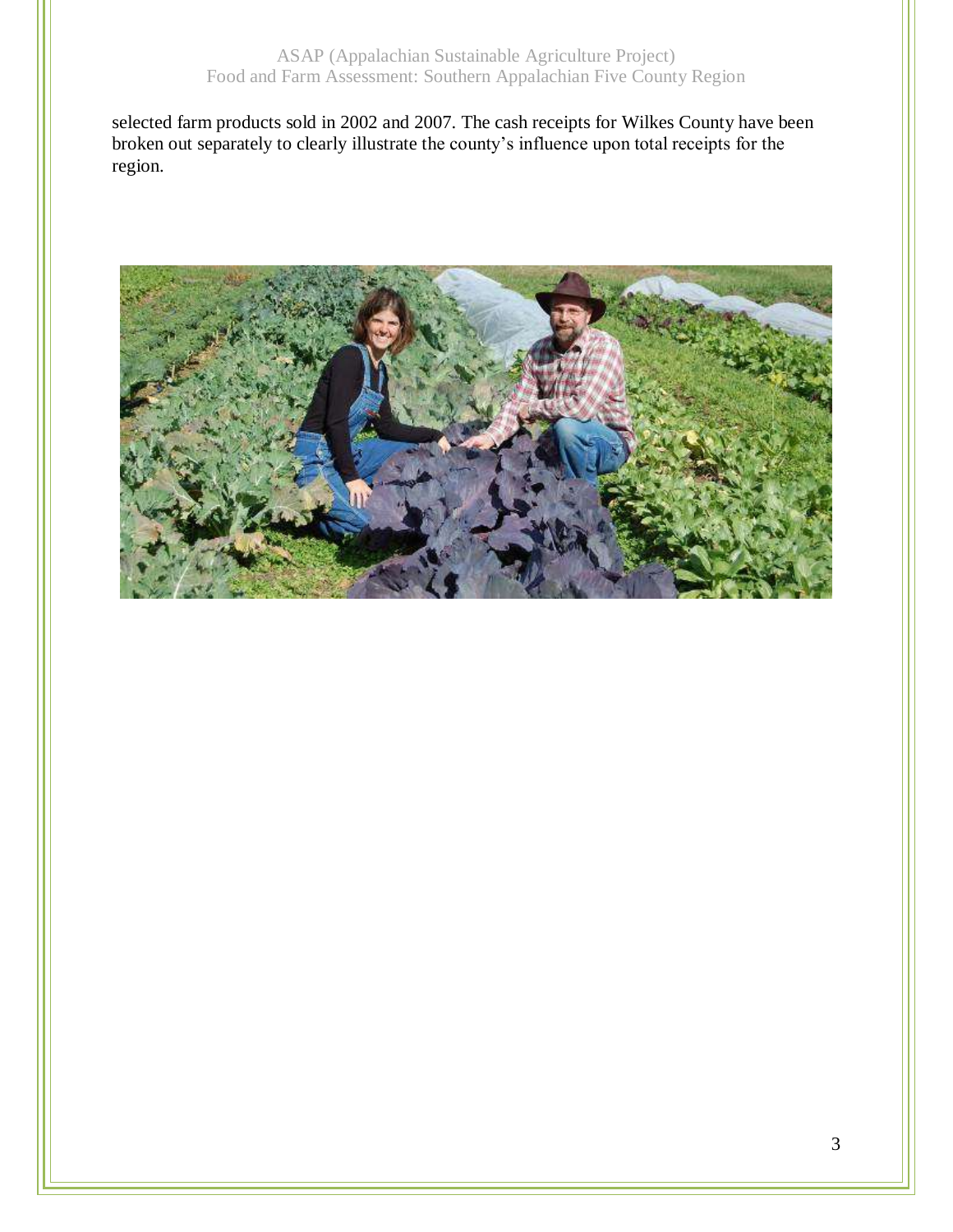| Table 2. Market Value of Agricultural Products Sold in the Five County Region (\$1,000)                                                |                      |                 |                                 |             |
|----------------------------------------------------------------------------------------------------------------------------------------|----------------------|-----------------|---------------------------------|-------------|
| <b>Market Value of Agricultural Products</b>                                                                                           |                      |                 |                                 |             |
| <b>Sold</b>                                                                                                                            | <b>Wilkes County</b> |                 | <b>Five County Region Total</b> |             |
|                                                                                                                                        | 2002                 | 2007            | 2002                            | 2007        |
| Total value of agricultural products sold                                                                                              | 207,506              | 389,831         | 279,136                         | 471,170     |
| Value of crops including nursery and                                                                                                   |                      |                 |                                 |             |
| greenhouse                                                                                                                             | 5,150                | 6,828           | 48,829                          | 59,167      |
| Value of livestock, poultry, and their                                                                                                 |                      |                 |                                 |             |
| products                                                                                                                               | 202,355              | 383,003         | 230,305                         | $412,003^3$ |
| Value of agricultural products sold                                                                                                    |                      |                 |                                 |             |
| directly to individuals for human                                                                                                      |                      |                 |                                 |             |
| consumption                                                                                                                            | 436                  | 311             | 852                             | 874         |
| <b>Value by Group</b>                                                                                                                  |                      |                 |                                 |             |
| Grains, oilseeds, dry beans, & dry peas                                                                                                | 1,048                | 1,827           | 1,093                           | 2,137       |
| Tobacco                                                                                                                                | 1,697                | 1,459           | 8,000                           | 1,993       |
| Cotton and cottonseed                                                                                                                  | $\overline{4}$       |                 |                                 |             |
| Vegetables, melons, potatoes, and sweet                                                                                                |                      |                 |                                 |             |
| potatoes                                                                                                                               | 131                  | 42              | 625                             | 784         |
| Fruits, tree nuts, and berries                                                                                                         | 840                  | 1,227           | 974                             | 1,897       |
| Nursery, greenhouse, floriculture, and sod                                                                                             | 428                  | 1,532           | 7,580                           | 7,483       |
| Cut Christmas trees and short rotation                                                                                                 |                      |                 |                                 |             |
| woody crops                                                                                                                            | 5                    | 60              | $28,189^5$                      | 40,336      |
| Other crops and hay                                                                                                                    | 1,001                | 681             | 1,996                           | 1,910       |
| Poultry and eggs                                                                                                                       | 192,187              | 362,449         | 192,937                         | 362,530     |
| Cattle and calves                                                                                                                      | 6,078                | 14,103          | 22,900                          | 34,061      |
| Milk and other dairy products from cows                                                                                                | 3,809                | 5,592           | 13,206                          | 13,871      |
| Hogs and pigs                                                                                                                          | 7                    | 5               | 73                              | 227         |
| Sheep, goats, and their products                                                                                                       | $\overline{25}$      | $\overline{64}$ | 112                             | 259         |
| Horses, ponies, mules, burros, and                                                                                                     |                      |                 |                                 |             |
| donkeys                                                                                                                                | n/a <sup>6</sup>     | 770             | n/a                             | 999         |
| Aquaculture                                                                                                                            | $\blacksquare$       | $\blacksquare$  | 17                              | 14          |
| Other animals and other animal products<br>$S_{\text{out}}$ $\text{J}\text{CDA}$ $\text{Conv of } \text{A}$ $\text{min}$ $\text{D}007$ | $\overline{4}$       | 20              | 24                              | 46          |

Source: USDA Census of Agriculture, 2007

 $\overline{a}$ 

While some of the data for specific products is not available, Table 2 shows the predominance of livestock, poultry, and their products in the region in both 2002 and 2007. Poultry and eggs accounted for the majority of these figures, though 88% of the cash receipts from poultry and eggs in 2002 and 93% in 2007 can be attributed to Wilkes County. In fact, poultry and egg receipts accounted for 70% of all agricultural receipts for the Five County Region in 2002 and

<sup>&</sup>lt;sup>3</sup> The USDA Census of Agriculture suppressed specific monetary data for Watauga County, NC, regarding "Value" of crops including nursery and greenhouse" and "Value of livestock, poultry, and their products." However the census does, provide the "Total value of agricultural products sold" for Watauga County. For this reason the "Value of crops" plus "Value of livestock" categories for 2007 do not add up to the "Total value of agricultural products sold."

 $4$  (-) denotes a value of zero in the Census of Agriculture.

<sup>&</sup>lt;sup>5</sup> According to the 2002 Census of Agriculture, Ashe County accounted for over \$16.8 million in cut Christmas tree sales. In 2007 this figure rose to nearly \$26.2 million.

<sup>6</sup> This category was not included in the 2002 Census of Agriculture.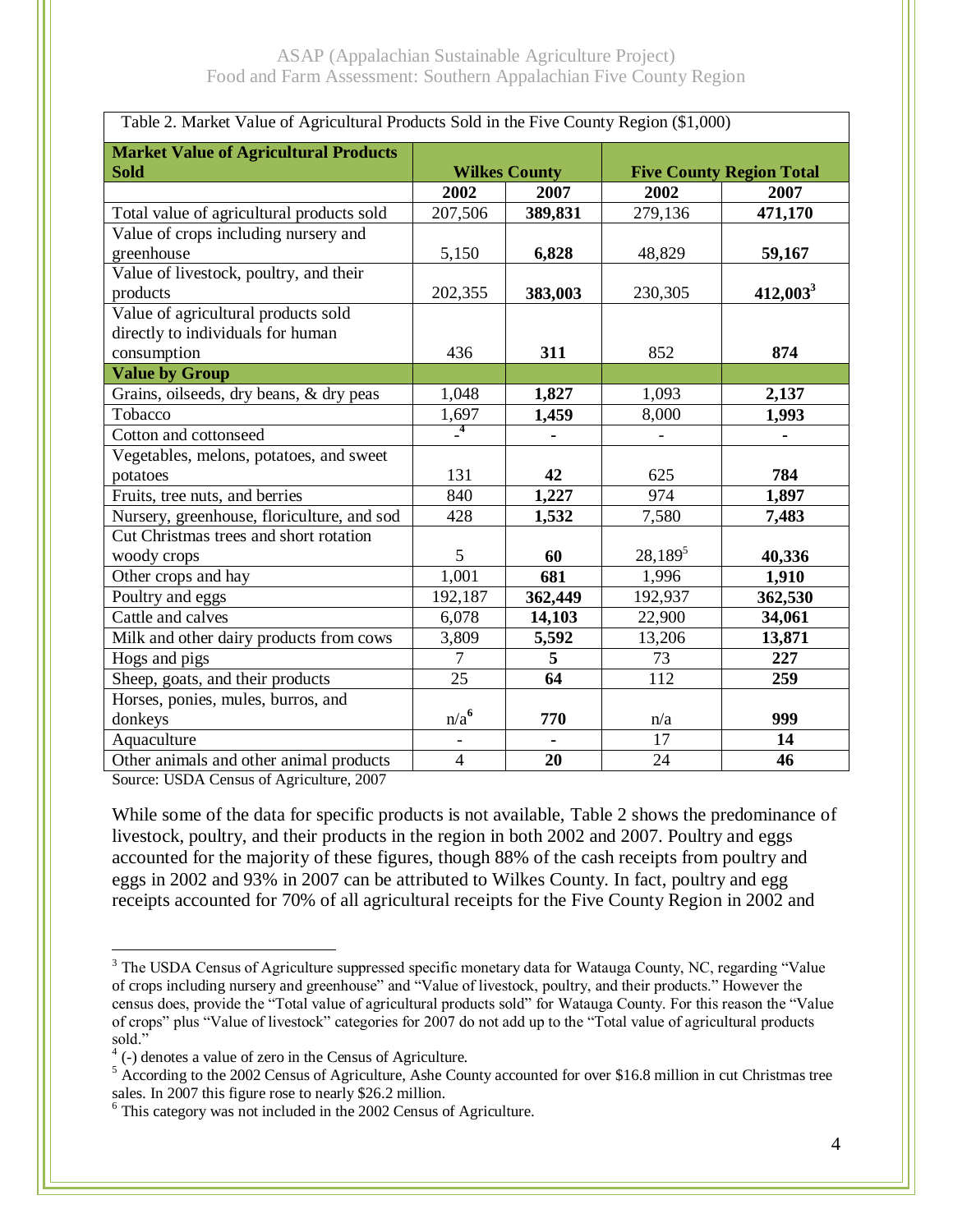77% in 2007. Wilkes County is home to three chicken processing plants owned by Tyson Foods, Inc.

Poultry and eggs aside, Table 2 also shows the importance of cattle and calves, cut Christmas trees, and milk and dairy products for the region. Between 2002 and 2007, sales of Christmas trees increased 43% while the market receipts for cattle and calves increased by almost 50%. Milk and other dairy product sales grew a small amount, but their receipts still accounted for 3% of all agricultural receipts (of the remaining 23% after poultry and eggs receipts) for the Five County Region in 2007.

The largest declines in cash receipts came from tobacco with cash receipts falling 75% between 2002 and 2007 from \$8 million to just under \$2 million.

# **2. Trends in Farming and Farmland**

Data from the preceding section provides a snapshot of agriculture in the Five County Region. A more complete picture emerges when regional trends and their effect on production are examined.

Section 1. Decline in Farms and Acres of Farmland

Table 3 shows trends in farm numbers and farmland acreage in the Five County Region from 1992 to 2007. The total acreage of farmland declined three percent from 1992 to 2007, though the decrease from 1997 to 2007 was greater, showing a nine percent loss. The total number of farms in operation also decreased (-8%) between 1992 and 2007; however, over the same period the average farm size grew four acres to an average of 101 acres in 2007. While the number of farms nine acres or less declined significantly (from 573 to 367, or -36% from 1992 to 2007), the number of farms 1,000 acres or more experienced moderate growth with an increase from 26 to 40 farms (+54%). Even though very large farms experienced the most growth between 1992 and 2007, and very small farms experienced the greatest losses, the backbone of agriculture in the Five County Region still lies in small to medium sized farms (179 acres or less), which accounted for 87% of farms in the region in 2007.

| Table 3. Five County Region Farms and Acres of Farmland, 1992 - 2007 |         |         |         |         |                    |
|----------------------------------------------------------------------|---------|---------|---------|---------|--------------------|
| (% change rounded to nearest whole number)                           |         |         |         |         |                    |
|                                                                      | 1992    | 1997    | 2002    | 2007    | % Change 1992-2007 |
| Farms                                                                | 4,163   | 4,111   | 4,366   | 3,839   | -8%                |
| Land in farms (acres)                                                | 393,397 | 424,297 | 405,574 | 384,403 | $-3%$              |
| Average size of farm (acres)                                         | 97      | 105     | 94      | 101     | $+4%$              |
|                                                                      |         |         |         |         |                    |
| 1 to 9 acres                                                         | 573     | 487     | 427     | 367     | $-36\%$            |
| <b>10 to 49 acres</b>                                                | 1,507   | 1,548   | 1,814   | 1,601   | $+6\%$             |
| 50 to 179 acres                                                      | 1,543   | 1,493   | 1,591   | 1,371   | $-11\%$            |
| 180 to 499 acres                                                     | 431     | 464     | 435     | 381     | $-12\%$            |
| 500 to 999 acres                                                     | 91      | 87      | 73      | 79      | $-13%$             |
| 1,000 acres or more                                                  | 18      | 32      | 26      | 40      | $+122%$            |

Source: USDA Census of Agriculture, 2007, 2002, 1997, 1992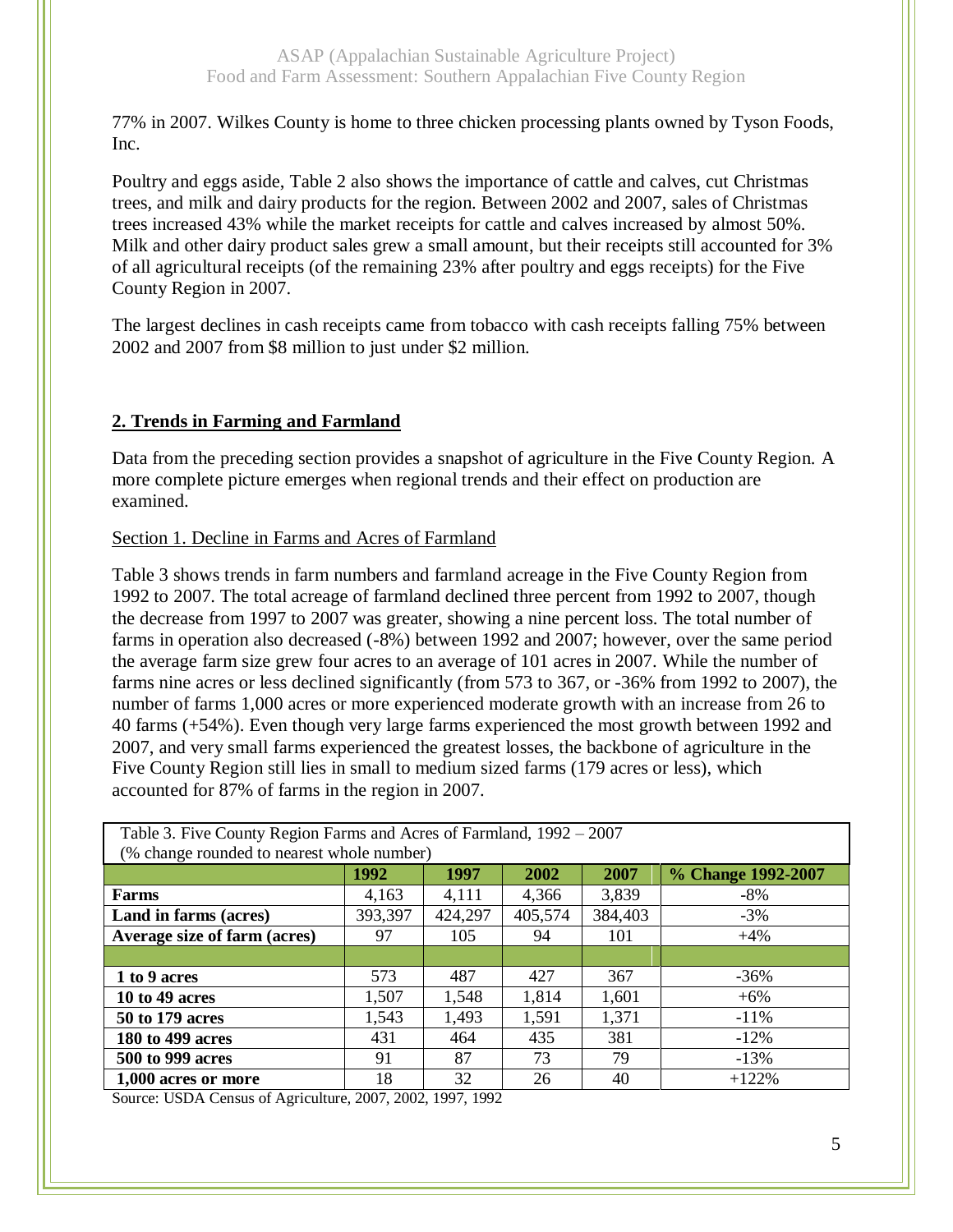Nationally, the number of farms increased 3.6% from 2002 to 2007. The majority of this increase occurred in small farms. Farms in the 1 to 9 acre category increased nearly 30% while those 10 to 49 acres rose 10%. Though the total number of farms decreased in the Five County Region commensurate with the national trend—the area did experience a growth in smaller farms between 10 and 49 acres  $(+6%)$ .

## Section 2. Aging of the Farm Population

According to the USDA, the average age of farmers has increased every year since 1978. The average age of all U.S. farm operators has been greater than 50 years of age since at least the 1974 census. Between 2002 and 2007, the national average increased from 55.3 years of age to 57.1 years of age.<sup>7</sup> Farmers in the Five County Region are older on average than those across the country; the average age of farmers in the Five County Region is 58.<sup>8</sup>

Definite relationships exist between age of farm operator and particular farm characteristics. For example, family farms—small to medium sized operations of 179 acres or less—typically have older farm operators than corporate farms, and farms in smaller income classes typically have older farm operators than larger income class farms.<sup>9</sup> With the high percentage of family farms in the region, it is not surprising that the average operator age is greater than the national average.

Beginning in 2002, the USDA began gathering additional information about farm operator characteristics to help clarify issues related to the aging of the farm population, such as farm succession plans and the extent to which young farmers are replacing older farmers as they retire from farming. The new data indicates that only about 9% of all farms nationwide have multiple operators from different generations working on their farms as farm operators, and the likelihood of having multiple operators is significantly lower for lower income class farms that predominate in the Five County Region. In the 1997 Census of Agriculture, the average age of farmers in the Five County Region was 55.5. The 2007 average age of 58 suggest a need for new, younger farmers to enter farming as the area is at a crucial turning point where many farmers are approaching transition.

## Section 3. The Tobacco Buyout and Related Shifts in Production

The single largest influence on the farm economy for the Five County Region in recent years is the end of the federal tobacco program, commonly referred to as the tobacco buyout. For farmers in the region, tobacco, specifically Burley tobacco, has been an immensely important crop. For 70 years, a federal price support system for tobacco provided mountain farmers with a profitable crop and reliable source of income.

The effects of the changes in tobacco policy began in the mid-1990s as growers began anticipating the end of federal tobacco support. Quota cuts, falling prices, and the 1998 Master Settlement Agreement contributed to a changing landscape of tobacco production in the region. In 2004,

<sup>7</sup> *Farmers by Age*, 2007 Census of Agriculture

<sup>&</sup>lt;sup>8</sup> Sources: 2007 Census of Agriculture, U.S. Census Bureau Quickfacts (average ages)

<sup>9</sup> *What We Know About the Demographics of U.S. Farm Operators*, 2005, National Agricultural Statistics Service, USDA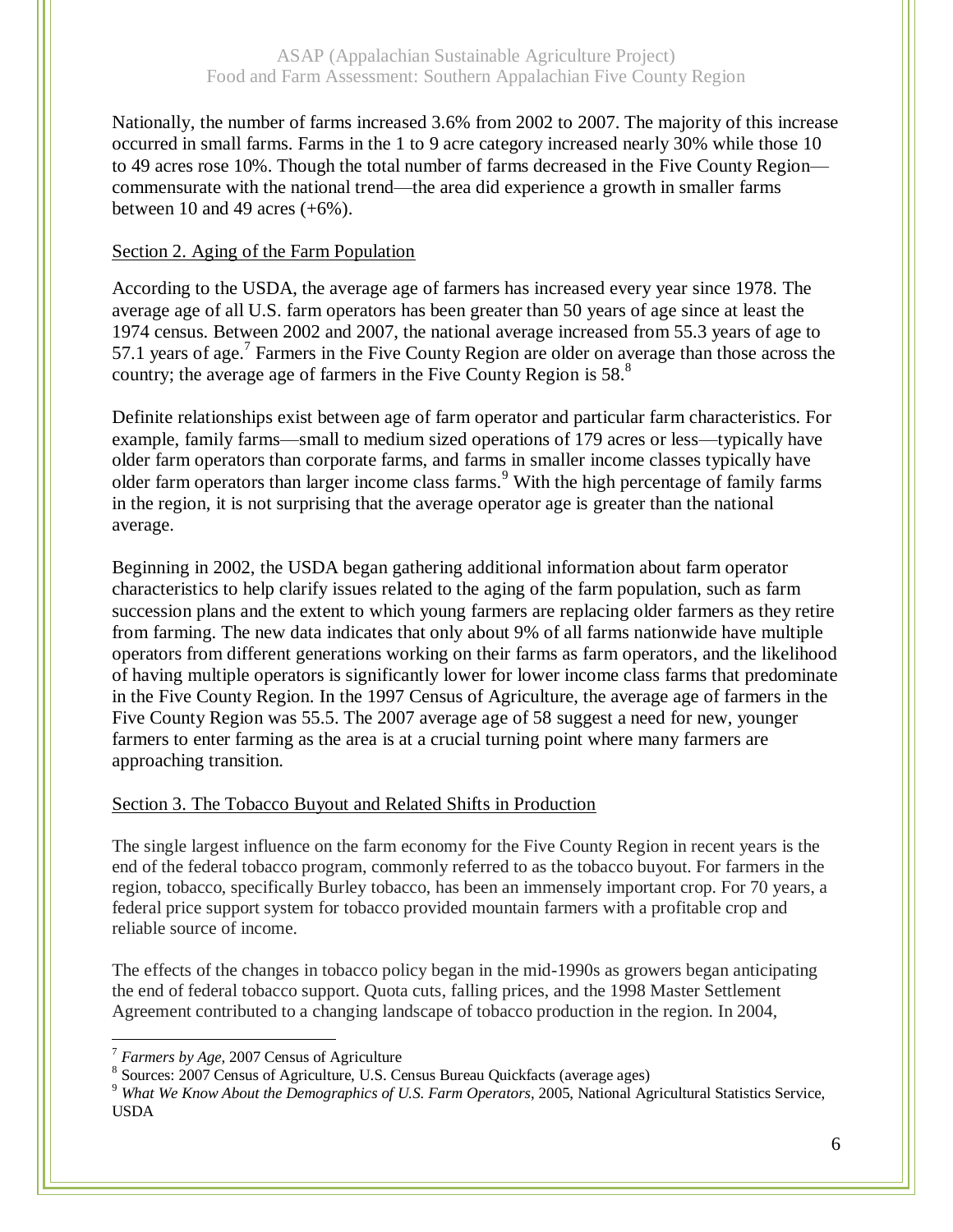Congress passed the Fair and Equitable Transition Act and eliminated federal price support and supply control programs, which had regulated tobacco production and marketing since the Great Depression era. Payments to growers and quota owners under the tobacco buyout are scheduled to take place over 10 years, which means that the full effects of the buyout are still to be actualized.

For North Carolina, the number one state in the U.S. in the production of tobacco (with 36% to 38% of total tobacco production), and Tennessee, which ranks fourth, the full impact of the buyout will and has been dramatic. Some experts have estimated that as many as five out of six farmers growing tobacco in the region will find another way to earn a living and that the majority of small-scale farms growing tobacco under the old system will no longer be viable in the tobacco market. $10$ 

Table 4 shows the decline in tobacco production for each of the five counties from the years 2002 to 2007. Not only did the value of tobacco sales fall 75%, the acres of land under tobacco production fell 57%, and the number of farms producing tobacco fell 87%. Though not shown in the table, between 1992 and 2007 the Five County Region lost 95% of farms growing tobacco. With many regional farmers exiting tobacco production, there is a tremendous need and opportunity to shift farm production into different crops and markets.

| Table 4. Tobacco Production in the Five County Region 2002-2007 |                   |                         |                    |                       |                                |                                |
|-----------------------------------------------------------------|-------------------|-------------------------|--------------------|-----------------------|--------------------------------|--------------------------------|
|                                                                 | $#$ Farms<br>2002 | $#F\text{arms}$<br>2007 | $\#$ Acres<br>2002 | <b>#Acres</b><br>2007 | <b>Value (\$1,000)</b><br>2002 | <b>Value (\$1,000)</b><br>2007 |
| Alleghany                                                       | 108               | 32                      | 251                | 389                   | 695                            | (D)                            |
| Ashe                                                            | 230               | 34                      | 693                | 114                   | 2,284                          | 306                            |
| Watauga                                                         | 187               | 11                      | 495                | 24                    | 1,703                          | (D)                            |
| Wilkes                                                          | 17                | 7                       | 431                | 385                   | 1,697                          | 1,459                          |
| Johnson                                                         | 253               | 22                      | 549                | 136                   | 1,621                          | 228                            |
| Total                                                           | 795               | 106                     | 2,419              | 1,048                 | 8,000                          | 1,993                          |
| % Change<br>2002-2007                                           | $-87%$            |                         | $-57%$             |                       |                                | $-75%$                         |

Source: USDA Census of Agriculture, 2007, 2002

#### Section 4. Consolidation of the Food System

Over the past 50 years, concentration in the ownership and management of food production and marketing has dramatically restructured the agricultural and food industries in the U.S. and globally. Horizontal and vertical integration, mergers and acquisitions, and the use of supply chain management strategies are mechanisms by which change has occurred. The result is that fewer but larger companies have come to dominate each stage of production, processing, and distribution. Consolidation in retail and wholesale markets in particular makes it increasingly difficult for small farmers to maintain their market share. Despite these trends, significant opportunities exist for Five County Region producers in local markets. Local markets present small producers in particular with increased market options, and they offer markets that are less

 $\overline{a}$ <sup>10</sup> *The Agricultural Reinvestment Report.* 2006. Rural Advancement Foundation International-USA.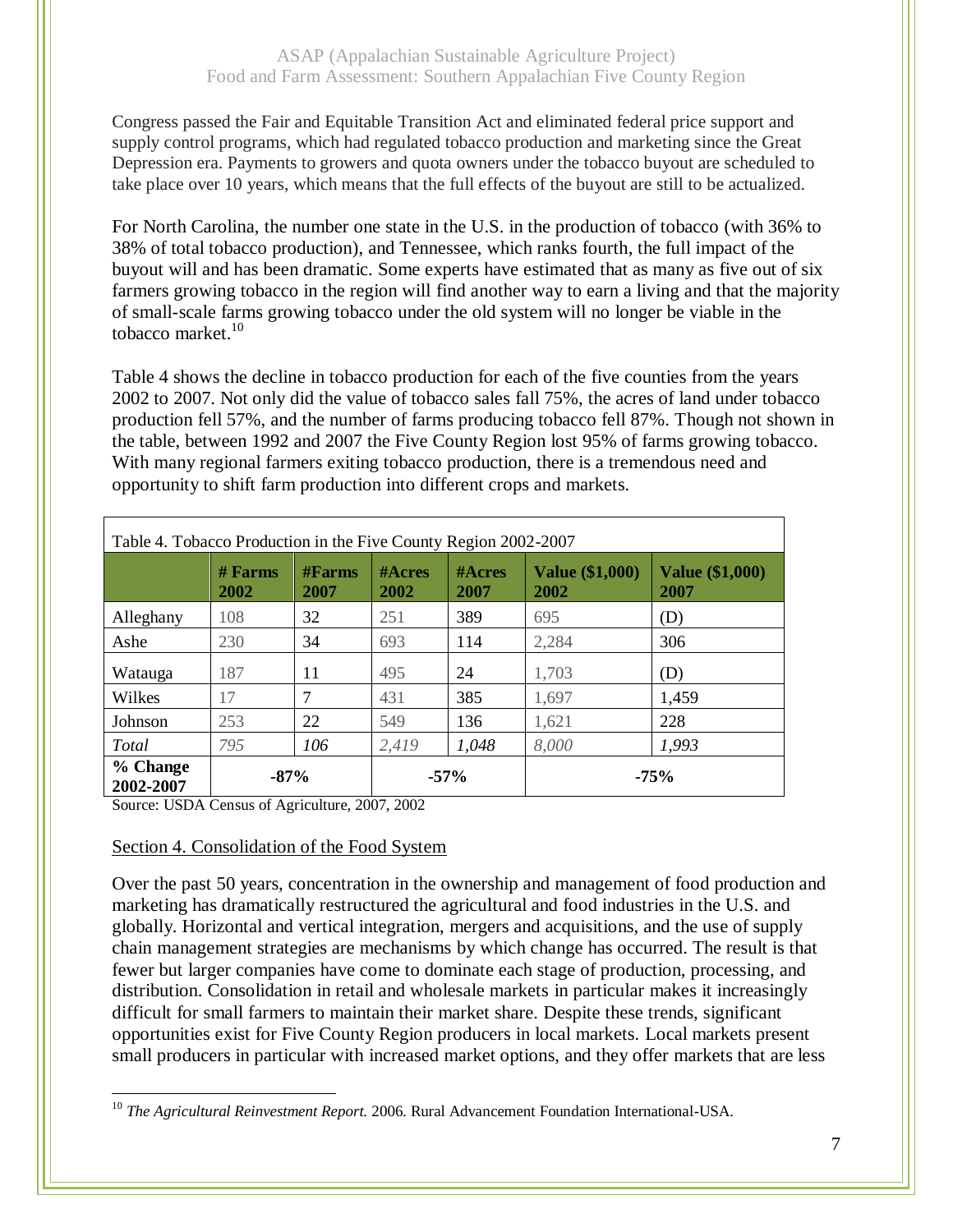vulnerable to global price fluctuations. High levels of consumer demand for locally grown food exist in the project region and interest by food retailers, wholesalers, and institutions in meeting consumer demand is increasing.



#### **3. Economic Considerations**

An analysis of current farm profitability is necessary to determine the long-term viability of the region's farms. The USDA reports that the net cash farm income for farmers in the Five County Region in 2007 was \$23,333,000 with farms earning an average of \$23,100. It should be noted that the average per farm earnings are highly influenced by farms in Wilkes County, and removing this county's data results in an average farm earning of \$6,245. Even so, alone these averaged figures do not accurately represent the trends in farm profitability for the area. Figure 1 below is a graphic representation of the net cash farm income of farms in the Five County Region. The trend across all counties is the same; the average net profit earned by profitable farms (\$60,558) far exceeds the average net loss of unprofitable farms (-\$8,457).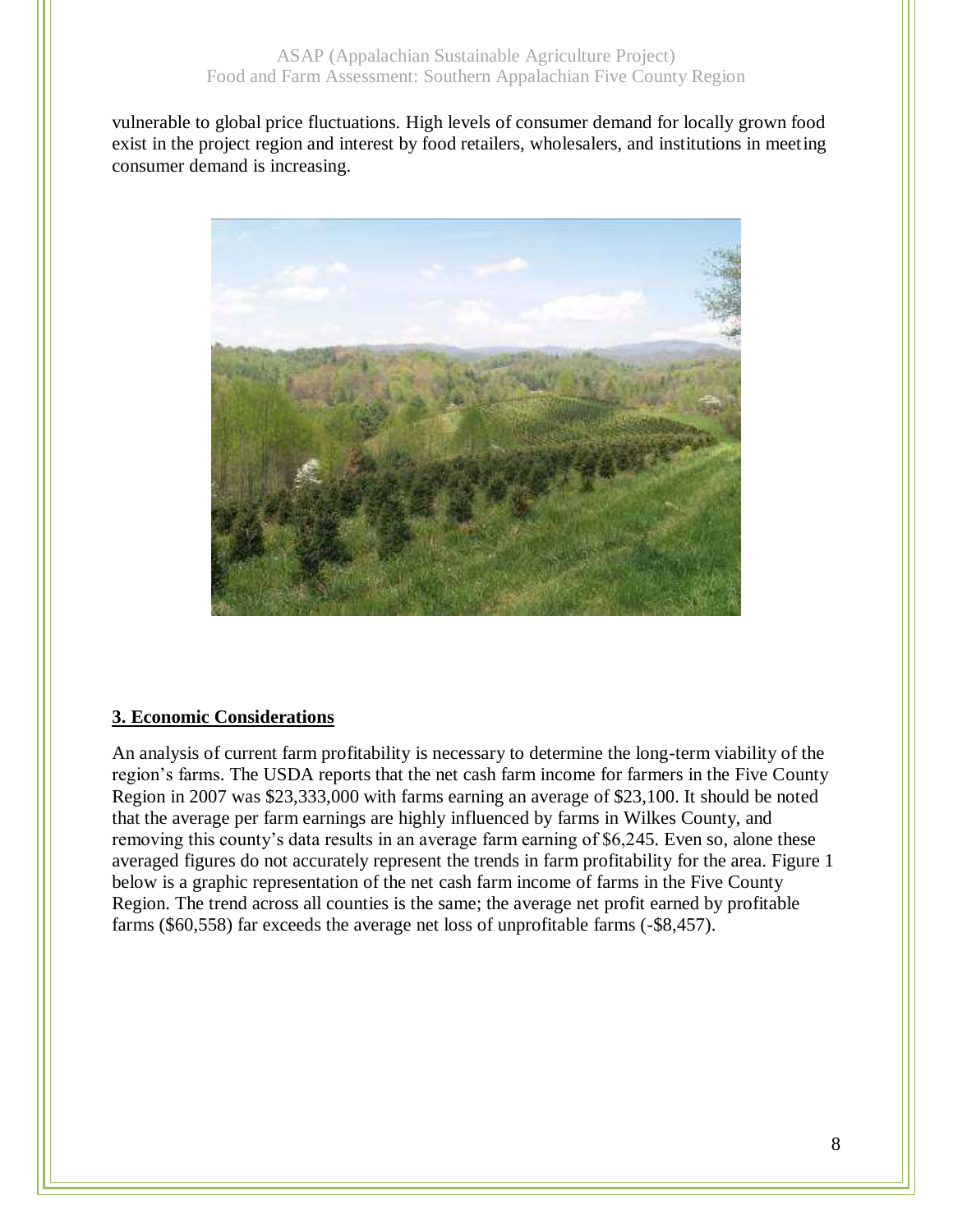

Figure 1: Net Cash Farm Income in the Five County Region (2007) Average Farm Dollars

However, there are other important pieces to the farm income profile. Figure 2 below is similar to Figure 1 in that it depicts farm net cash income by county; however, the focus of Figure 2 is the *number* of farms reporting net gains or net losses for the year 2007. For the Five County Region, the total number of farms reporting net gains was 1,733. The total number of farms reporting net losses was 1.2 times higher at 2,106.



Figure 2: Net Cash Farm Income in the Five County Region (2007) Number of Farms

Therefore, while the profitable farms (from Figure 1) in the area reported high average gains and gave the region an overall positive production balance, a much larger number of individual farms reported a net loss of money. It is not uncommon for small family farms to report a loss, but this

Source: USDA Census of Agriculture, 2007

Source: USDA Census of Agriculture, 2007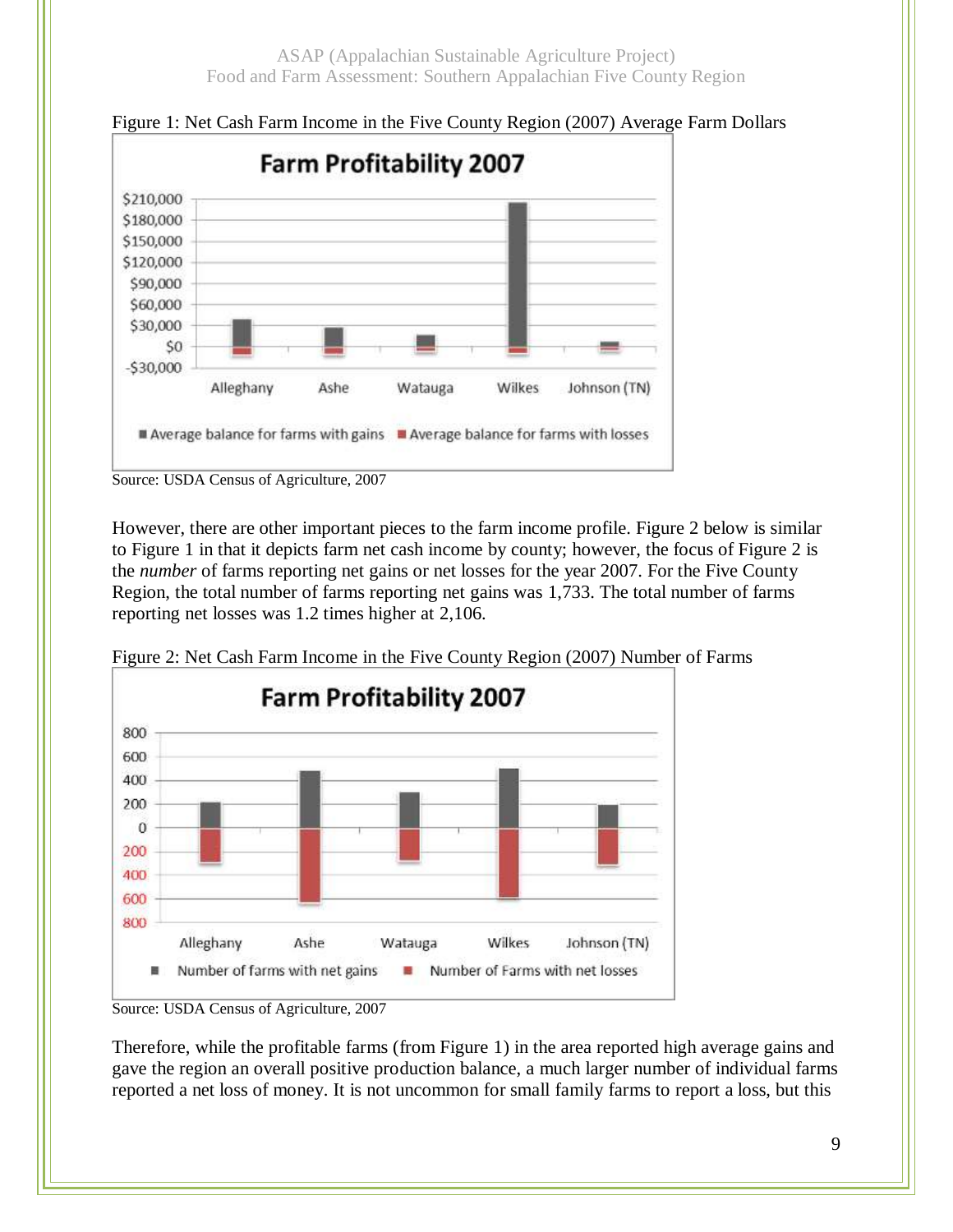does not mean that they are necessarily losing money. Farm operations are afforded many federal tax breaks and write offs, and small farms often maximize benefits, using business expenses to offset income.

The Census of Agriculture uses tax-based definitions to measure farm profitability and success, but these measures are not always accurate, nor are financial measures the only way to show success. There are a large number of farmers in the Census of Agriculture who do not farm as their primary occupation and who earn an undisclosed amount of money from off-farm jobs. In the 2007 Census of Agriculture 1,655 farmers in the Five County Region reported farming as their primary occupation while 2,184 reported "other" as their primary occupation. Some farms stay in farming for reasons other than supporting the family income, such as continuing a family tradition, maintaining a rural lifestyle, or so that they can access tax breaks given to farms through programs like Present Use Valuation, which taxes farm property at a significantly lower rate than non-farms.

The Census of Agriculture data does not account for the extra income earned from off-farm jobs or property tax savings. Therefore, it is difficult to determine which farms in the Five County Region are actually losing money overall and which farms are financially viable due to tax credits and outside income. Net cash farm income data is useful in understanding a broad pattern of the financial profile of the region's farms, but it is not the last word on farm profitability.<sup>11</sup>

Regardless, long term sustainability of the farm sector depends on the ability of regional farms to make money. The ability of individual farms to earn a profit depends on their ability to increase total revenues and/or lower total costs. Revenue streams and costs of production vary substantially by product. Meat prices, for example, are much higher per pound than vegetable prices, but the costs of production are also much higher. Revenues are driven by prices, which are largely out of producers' control. One bright spot is the rise in the popularity of local food and farm products, which can provide an avenue for increased prices and lower production and distribution costs for farmers.

<sup>11</sup> Robert A. Hoppe, P. Korb, E. O'Donoghue, D. Banker, *Structure and Finances of U.S. Farms: Family Farm Report, 2007 Edition.* June 2007. Economic Research Service, USDA.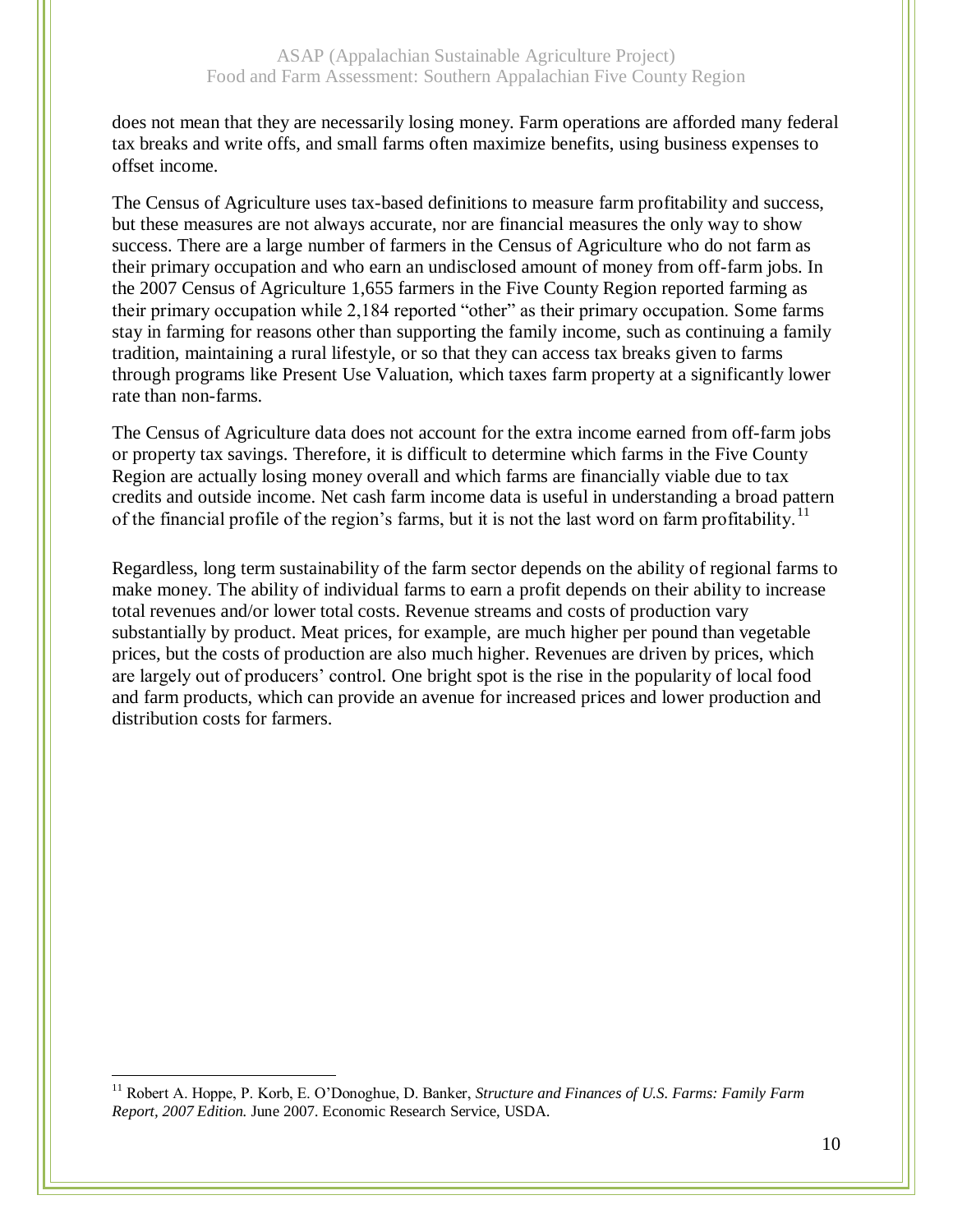# **4. Opportunities in the Local Market for Locally Grown Foods**

The emphasis on expanding local markets for local farm products in this report is based on an underlying assumption that local markets can both increase the market value of farm products – by enabling farmers to earn a premium for locally grown foods – and reduce total costs by shortening the transaction chain between farmers and end consumers.

Data released by the USDA Economic Research Service reports that local food sales through direct and intermediate markets grossed over \$4.8 billion in 2008. For direct sales alone the 2007 Census of Agriculture



reported \$1.2 billion, a 50% increase from the direct sales total in 2002 of \$812 million. Agricultural Census data for 2007 further shows an increase in the number of farms, particularly small farms (those less than 50 acres), which reverses a decades-long trend. Both trends reflect the rapidly growing consumer interest in knowing who is growing their food. National market research by firms like the Hartman Group and JWT Advertising have tracked the shift in consumer demand to favor locally grown foods and have identified "local" as one of the food attributes most highly valued by consumers nationwide. The USDA has predicted that the market for locally grown foods will reach \$7 billion in  $2012$ <sup>12</sup>

ASAP recently calculated local food spending by residents of Western North Carolina (including the four North Carolina counties in the Five County Region) at \$62 million in 2010. A 2011 consumer survey of Western North Carolina residents further showed strong demand for local products and a willingness to pay more for local food. For the vast majority of consumers surveyed, local food offered a fresher, tastier option to foods produced in more distant regions, as well as a way to support local farmers, local communities, a healthy environment, and the rural character of the region. By extension, these values shape the way residents shop for food and dine out: the survey found that over three-quarters of respondents (77%) deemed local food a somewhat or very important consideration in choosing a grocery store, and 64% viewed it as somewhat or very important when choosing a restaurant.

The research demonstrates that high levels of demand for local food exist, and interest by food retailers and wholesalers in meeting consumer demand is increasing.

<sup>&</sup>lt;sup>12</sup> USDA Press Release No. 0094.11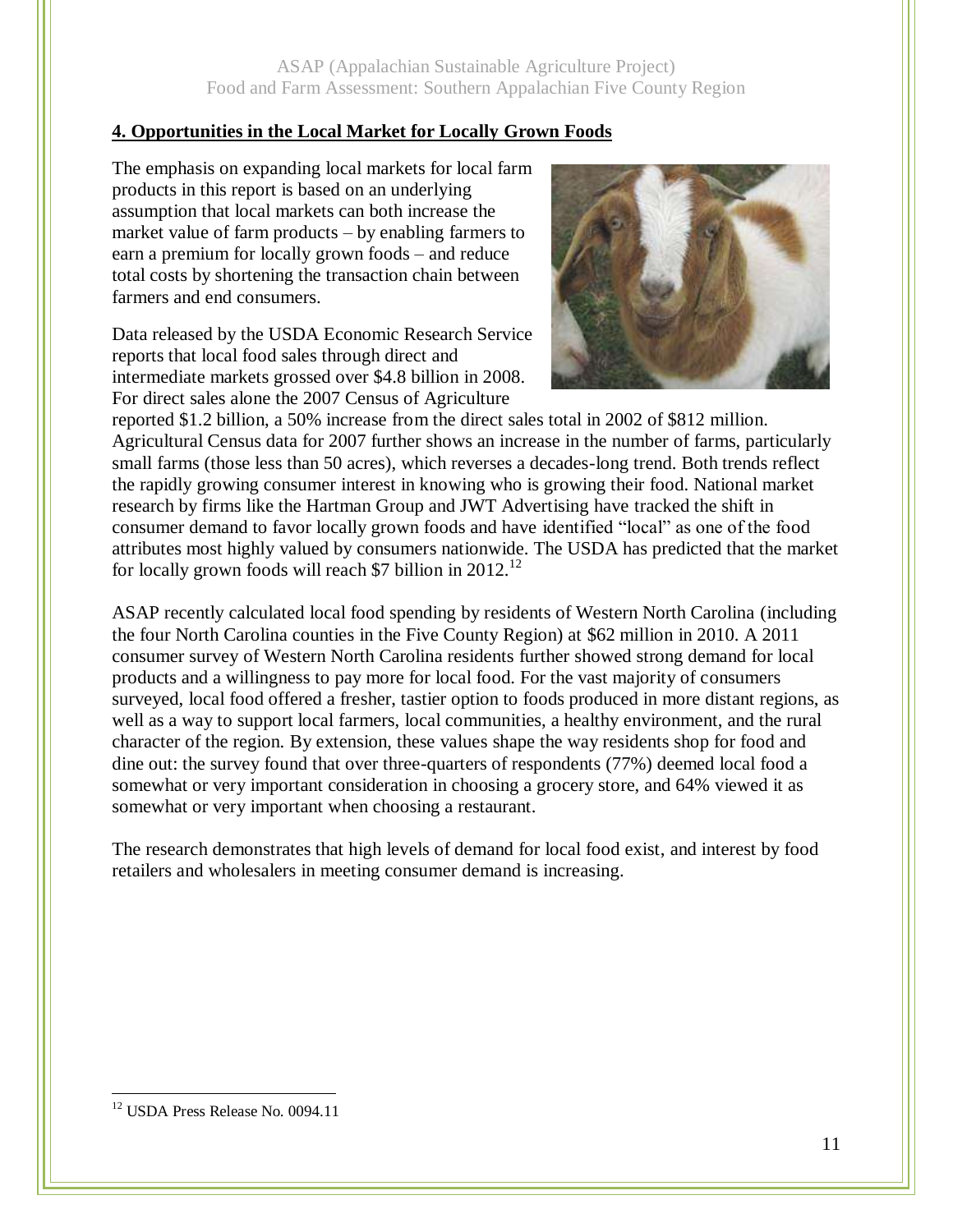## **5. Consumer Food Spending and Consumption Figures**

Demographic and consumption statistics in the Five County Region plus two nearby urban areas are used to estimate potential markets for farm products produced in the Five County Region. The following measures pertain to the Five County Region plus the Metropolitan Statistical Areas (MSA) of Winston-Salem (NC) and Johnson City (TN).

## Section 1. Market Demographics

- $\triangleright$  The 2010 total population for the Five County Region was 177,059. Winston-Salem is the closest metropolitan area to the Five County Region and in 2010 had a population of 229,617. For the same year, Johnson City had a population of  $63,152$ <sup>13</sup>
- $\triangleright$  The per capita personal income for residents of the Five County Region in 2010 was \$19,255. For Winston-Salem per capita income was \$24,472; for Johnson City it was  $$25,575.<sup>14</sup>$
- $\triangleright$  In 2010, 76.9% of Five County Region residents 25 years of age or older had completed high school compared to 85.5% of Winston-Salem residents and 85.6% of Johnson City residents. In the Five County Region, 20.2% of residents had attained a bachelor's degree or higher, compared to 31.8% of Winston-Salem residents and 35.2% of Johnson City residents.<sup>15</sup>

### Section 2. Consumer Food Spending

Based on 2010 consumption estimates, the residents of the Five County Region spent \$410 million on food.<sup>16</sup> Winston-Salem residents spent a total of \$532 million, and Johnson City residents spent \$146 million. Together, the two metropolitan regions and the Five County Region spent over \$1 billion on food in 2010. Regional estimates indicate that the average household in the southern U.S. spends 59% of total food expenditures on food consumed at home and the remaining 41% on food consumed away from home. For the Five County Region where 177,059 residents equals 70,823.6 households, this figure breaks down to \$241 million spent on food consumed at home and \$169 million spent on food consumed away from home. For Winston-Salem residents, spending breaks down to \$313 million on groceries and \$219 million on food outside the home; in Johnson City, the totals were \$86.1 million on groceries and \$60 million on food consumed outside the home.

The percentage of each dollar spent on food that goes directly to the farmer who produced it differs depending on where food is purchased. For instance, if a farmer sells a product directly to a consumer rather than wholesale—at a farmers market, through a CSA (Community Supported Agriculture), or at a roadside stand—the farmer retains all earnings from that product (though they may have more costs in labor and marketing, for example). On the other hand, in the case of

<sup>14</sup> Source: U.S. Census Bureau Quickfacts[, http://quickfacts.census.gov/qfd/download\\_data.html](http://quickfacts.census.gov/qfd/download_data.html)

 $\overline{a}$ <sup>13</sup> Source: U.S. Census Bureau Quickfacts (2010)[, http://quickfacts.census.gov/qfd/download\\_data.html](http://quickfacts.census.gov/qfd/download_data.html)

<sup>&</sup>lt;sup>15</sup> Source: U.S. Census Bureau American Factfinder,<http://factfinder.census.gov/>

<sup>&</sup>lt;sup>16</sup> Bureau of Labor Statistics Table 33. Southern region by income before taxes: Average annual expenditures and characteristics, Consumer Expenditure Survey, 2009-2010.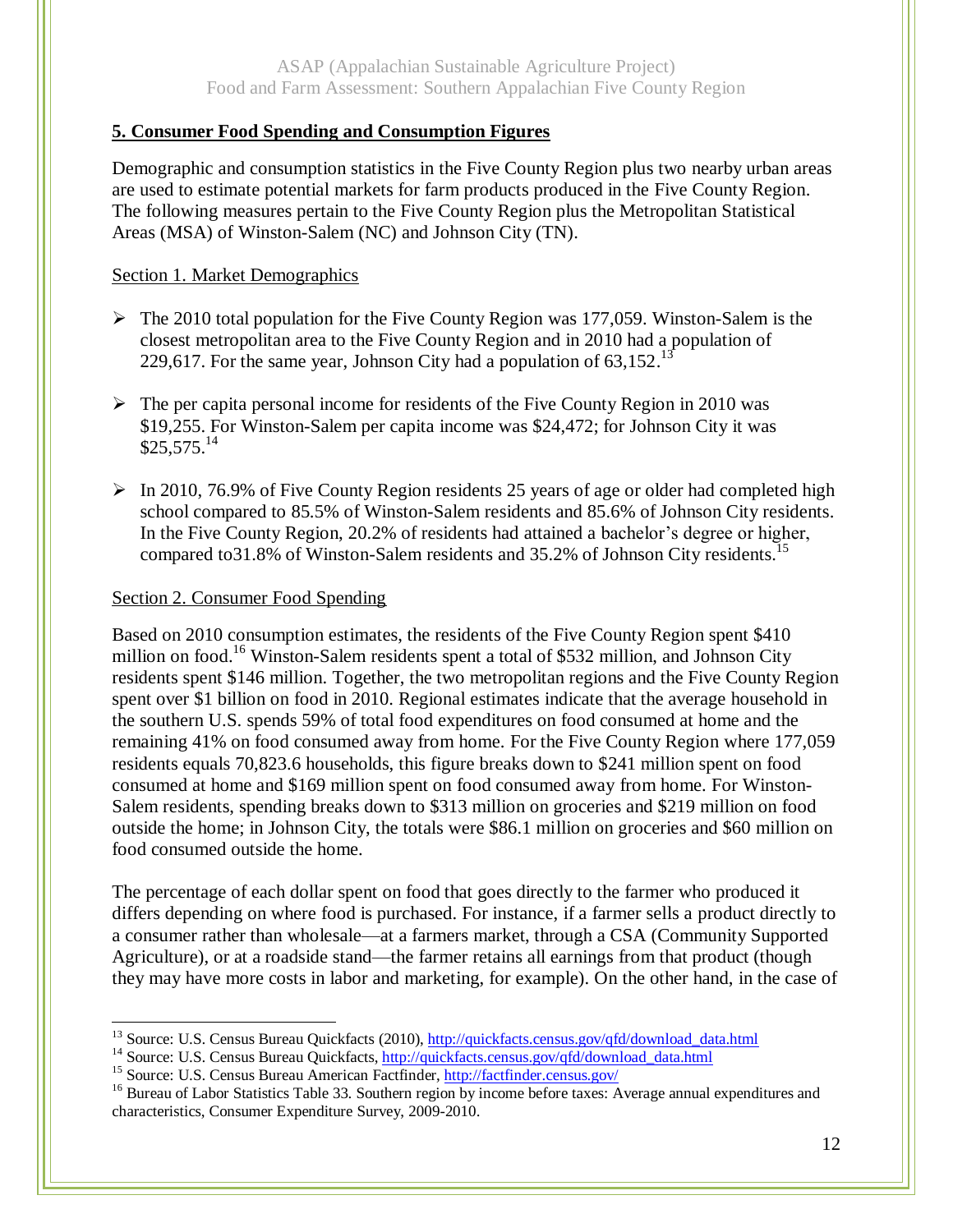grocery store spending, approximately \$0.18 of every dollar spent on food goes to the farmer.<sup>17</sup> The rest of the dollar pays for the processing, energy, packaging, advertising, salaries, and other expenses that went into getting the product from the farm to the grocery store. For away-fromhome spending, including food purchases at restaurants, hospitals, parks, workplaces, etc., the proportion of each food dollar that goes directly to the farmer decreases significantly to just \$0.03. The majority of the food dollar that makes up away-from-home spending goes toward labor (\$0.74). In terms of the local economy, this means that significant percentages of every retail dollar spent in a local restaurant or grocery store is in the local economy in the form of payroll for local employees.

The implications of consumer food spending by the Five County Region residents and the Winston-Salem and Johnson City residents are twofold. First, local producers can capture more of the food dollar by strategically marketing their products to the local population of consumers and buyers. When farmers are able to sell their products locally, they increase their share of the food dollar. Second, the nearby metropolitan areas of Johnson City and Winston-Salem represent higher volume market opportunities for Five County Region producers, including the ability to capture food spending in area restaurants, schools, institutions, and major employment centers.

Tourism is also important for the farm and food economy in the Five County Region, as it is a major economic driver. In 2010, visitor to the five counties spent an estimated \$107 million on food and beverages.<sup>18</sup> This figure represents a significant opportunity for local producers to market authentic High Country food experiences to tourists. Visitors to the Five County Region come to the area to experience rural heritage and scenic vistas. Marketing the region as a food and farm destination can entice visitors to come to the region to experience local food activities (shopping at tailgate markets, participating in local food festivals, eating at food venues that feature locally grown farm products) and capture some of their away from home food spending in the form of tourism food dollars.

<sup>18</sup> The Economic Impact of Travel on Tennessee Counties 2009: A Study Prepared for the Tennessee Department of Tourist Development by the Research Department of the U.S. and

The Economic Impact of Travel on North Carolina Counties 2010: A Study Prepared for the North Carolina Division of Tourism, Film and Sports Development by the U.S. Travel Association

<sup>&</sup>lt;sup>17</sup> Canning, Patrick. "A Revised and Expanded Food Dollar Series: A Better Understanding of Our Food Costs." (2011): n. pag. Web. 24 Jan. 2012.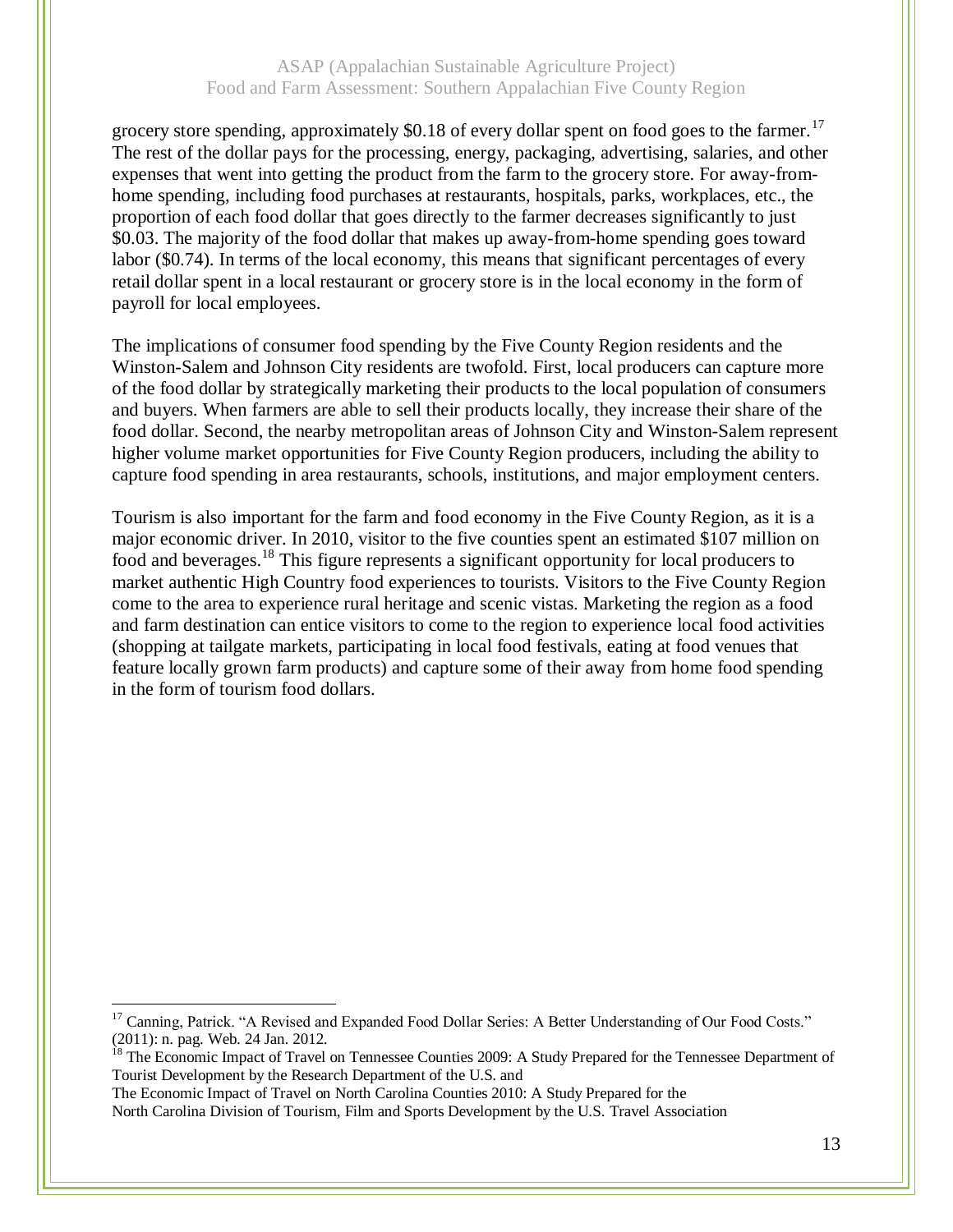#### Section 3. Consumption Estimates

The market potential for locally grown foods in the large metropolitan areas near the Five County Region is large. However, in considering consumption and production of fresh produce, meats, and dairy products, this report focuses on the Five County Region alone. This area more realistically represents the scope of consumption that Five County Region- based local food production would expect to meet.

#### *Fruits and Vegetables*

Table 5 shows consumption estimates for a selection of 30 different fresh fruits and vegetables that can be grown in the Five County Region. Column 1 in the table shows the amount of each product that is consumed in the Five County Region. Column 2 shows acreage needed to grow those amounts, and Column 3 shows how many acres were devoted to growing the crops in the Five County Region in 2007. County-level production acreage data is inexact. In some cases, the USDA suppresses county-level data; for example, when production is limited or only one or two farms report growing a particular crop. In other cases, reported acreage may be higher than

actual acreage because of formulas used by the USDA to create county profiles that are based on limited information. All estimates should be viewed in this context.

Even with incomplete data, what is clear from Table 5 is that there is significantly more demand (consumption) than supply for nearly every type of fresh fruit and vegetable grown in the region. There are exceptions, including apple, berry, cabbage, mushroom, and pumpkin



production. Achieving a level of supply equal to the level of consumption in this region for all available produce (i.e., matching Column 3 with Column 2) is not realistic because it assumes year-round production of fresh fruits and vegetables. Rather, there is some point between Columns 2 and 3 that represents a practical target for local production in a strong local food system.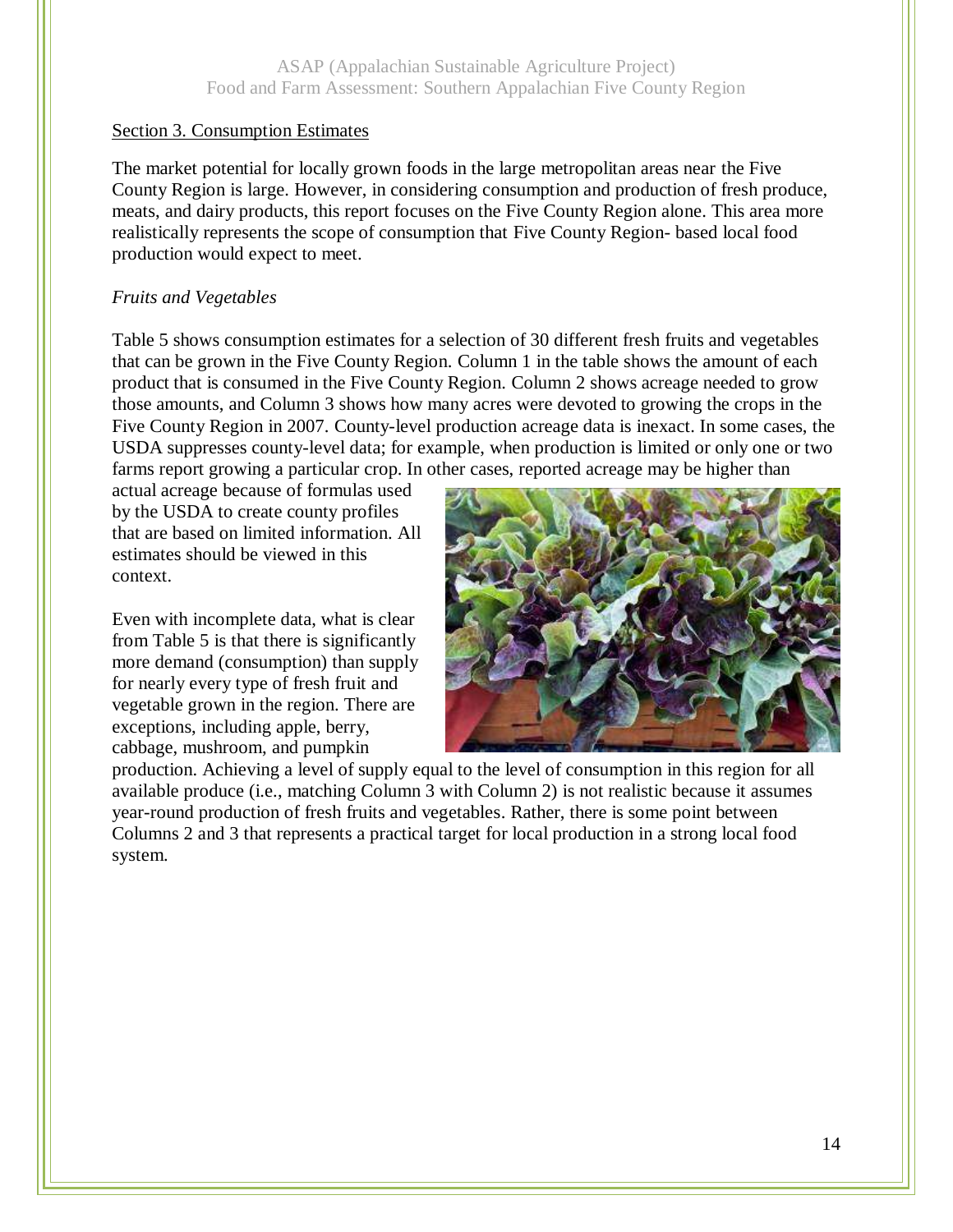| Table 5: Comparison of Consumption and Production of Selected Fresh Fruits and Vegetables that can |                      |                          |                 |  |  |
|----------------------------------------------------------------------------------------------------|----------------------|--------------------------|-----------------|--|--|
| be Grown in Five County Region <sup>19</sup>                                                       |                      |                          |                 |  |  |
|                                                                                                    | Column <sub>1:</sub> | Column 2: Acres need to  | Column 3: Acres |  |  |
|                                                                                                    | Consumption (lbs)    | produce that amount      | production      |  |  |
| Apples                                                                                             | 2,863,044            | 130                      | 405             |  |  |
| Berries (other than                                                                                | 93,841               | 10                       | 73              |  |  |
| strawberries)                                                                                      |                      |                          |                 |  |  |
| Cantaloupe                                                                                         | 1,572,284            | 150                      | (D)             |  |  |
| Cherries                                                                                           | 177,059              | $^{20}$                  | $\overline{3}$  |  |  |
| Grapes                                                                                             | 1,510,313            | 170                      | $118^{21}$      |  |  |
| Peaches                                                                                            | 897,689              | 100                      | 45              |  |  |
| Pears                                                                                              | 552,424              |                          | $\overline{2}$  |  |  |
| Plums                                                                                              | 162,894              |                          | $\mathbf{1}$    |  |  |
| Strawberries                                                                                       | 1,142,031            | 90                       | (D)             |  |  |
| Watermelon                                                                                         | 2,735,562            | 110                      | 7               |  |  |
| Asparagus                                                                                          | 208,930              | 90                       | $\overline{2}$  |  |  |
| <b>Beans</b>                                                                                       | 377,136              | 60                       | 29              |  |  |
| <b>Beets</b>                                                                                       |                      | $\overline{\phantom{0}}$ | (D)             |  |  |
| <b>Broccoli</b>                                                                                    | 1,051,730            | 160                      | (D)             |  |  |
| Cabbage                                                                                            | 1,450,113            | 50                       | 153             |  |  |
| Carrots                                                                                            | 1,428,866            | 60                       | (D)             |  |  |
| Corn                                                                                               | 1,630,713            | 280                      | 27              |  |  |
| Cucumbers                                                                                          | 1,193,378            | 90                       | $\overline{4}$  |  |  |
| Garlic                                                                                             | 490,453              | 140                      | $\overline{2}$  |  |  |
| Green Onion                                                                                        | $\overline{a}$       |                          | $\mathbf{1}$    |  |  |
| Greens                                                                                             | 244,341              | $\blacksquare$           | (D)             |  |  |
| Herbs                                                                                              |                      |                          | (D)             |  |  |
| Mushrooms                                                                                          | 432,024              | $\overline{1.7}$         | 61              |  |  |
| Lettuce $(Leaf + Head)$                                                                            | 4,954,111            | 200                      | $\overline{2}$  |  |  |
| Peppers (Bell)                                                                                     | 1,744,031            | 160                      | $\overline{2}$  |  |  |
| Potatoes                                                                                           | 6,498,065            | 400                      | 67              |  |  |
| Pumpkins                                                                                           | 864,048              | 40                       | 677             |  |  |
| Squash                                                                                             | 738,336              | 20                       | $\overline{4}$  |  |  |
| <b>Sweet Potatoes</b>                                                                              | 890,607              | 60                       | (D)             |  |  |
| Tomatoes                                                                                           | 3,275,592            | 130                      | 25              |  |  |

Source: [Column 1] ERS/USDA Data Food Availability (Per Capita) Data System: Food Guide Pyramid (2010); [Column 2 and 3] USDA Census of Agriculture, 2007.

<sup>&</sup>lt;sup>19</sup> Table 5 represents a selection of fruits and vegetables grown in the region. While there are other types of fruits and vegetables produced in the region, specific data is unavailable (ex: nectarines, beets, leeks, sprouts, herbs, green onion, peas, romaine).

 $20$  Some acreage calculations could not be completed due to insufficient data on average crop yields per acre for certain fruits and vegetables.

 $21$  111 acres of the 1118 acres of grape production come from Wilkes County. According to the County Extension Director for Wilkes County, the bulk of this production is in vineyards, and therefore would not contribute towards meeting Five County resident fresh grape consumption figures.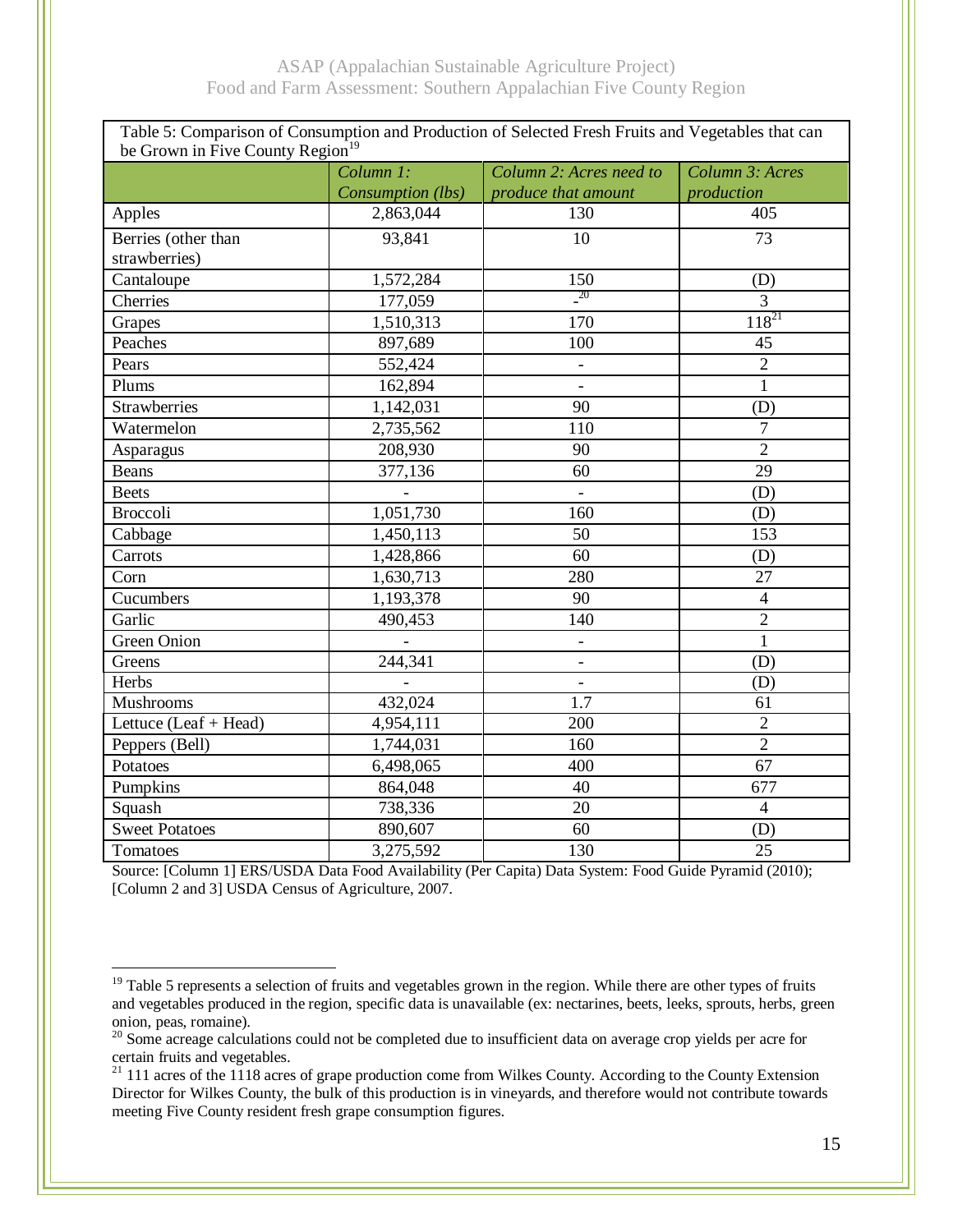While Table 5 shows overall production for fresh fruits and vegetables in the Five County Region, it does not differentiate between farms that sell their products to local markets and those that do not. A better picture of local production for local consumption comes from ASAP's *Local Food Guide*, an annually updated directory of Southern Appalachian farms and the businesses that support them. The guide lists a total of 66 farms in the Five County Region that focus on selling their fresh farm products to local markets. These farms sell a wide variety of fresh produce, meats, and cheeses, though their production tends to be in smaller overall quantities and produced on small to mid-sized farms. Data from sources like the *Local Food Guide*, more than the Census of Agriculture, showcase the true capacity for local foods to supply local demand in the Five County Region.

Production data is not available for processed products; however, Table 6 shows consumption of processed fruits and vegetables in the Five County Region. The American diet relies heavily on processed fruits and vegetables. With strong demand for ready-to-eat foods, processing locally grown fruits and vegetables may be one way to expand consumption of local farm products.

| COUIII y INCRIOII               |                                              |  |  |  |
|---------------------------------|----------------------------------------------|--|--|--|
|                                 | <b>Pounds consumed in Five County Region</b> |  |  |  |
| <b>Processed fruits</b>         |                                              |  |  |  |
| <b>Canned apples/applesauce</b> | 780,800                                      |  |  |  |
| <b>Canned peaches</b>           | 527,600                                      |  |  |  |
| Apple juice                     | 4,546,900                                    |  |  |  |
| <b>Frozen berries</b>           | 602,000                                      |  |  |  |
| <b>Canned pears</b>             | 396,600                                      |  |  |  |
| Grape juice                     | 876,400                                      |  |  |  |
| Other processed fruits          | 14,083,300                                   |  |  |  |
| <b>Processed vegetables</b>     |                                              |  |  |  |
| <b>Canned tomatoes</b>          | 11,898,400                                   |  |  |  |
| Pickles (cucumbers)             | 628,600                                      |  |  |  |
| <b>Canned snap beans</b>        | 586,100                                      |  |  |  |
| <b>Canned carrots</b>           | 170,000                                      |  |  |  |
| Other canned vegetables         | 3,573,100                                    |  |  |  |
| <b>Frozen vegetables</b>        | 13,491,900                                   |  |  |  |
| <b>Dehydrated vegetables</b>    | 5,258,700                                    |  |  |  |

Table 6. Consumption of Selected Categories of Processed Fruits and Vegetables in the Five County Region

Source: ERS/USDA Data Food Availability (Per Capita) Data System: Food Guide Pyramid (2010)

#### *Meat and Dairy*

Unlike the case of fresh fruits and vegetables, the yearly reported production of meat products in the Five County Region is generally much higher than consumption, particularly for poultry products (Table 7). The Five County Region (primarily Wilkes County) produces 35 times the amount of chicken that residents of the five counties consume.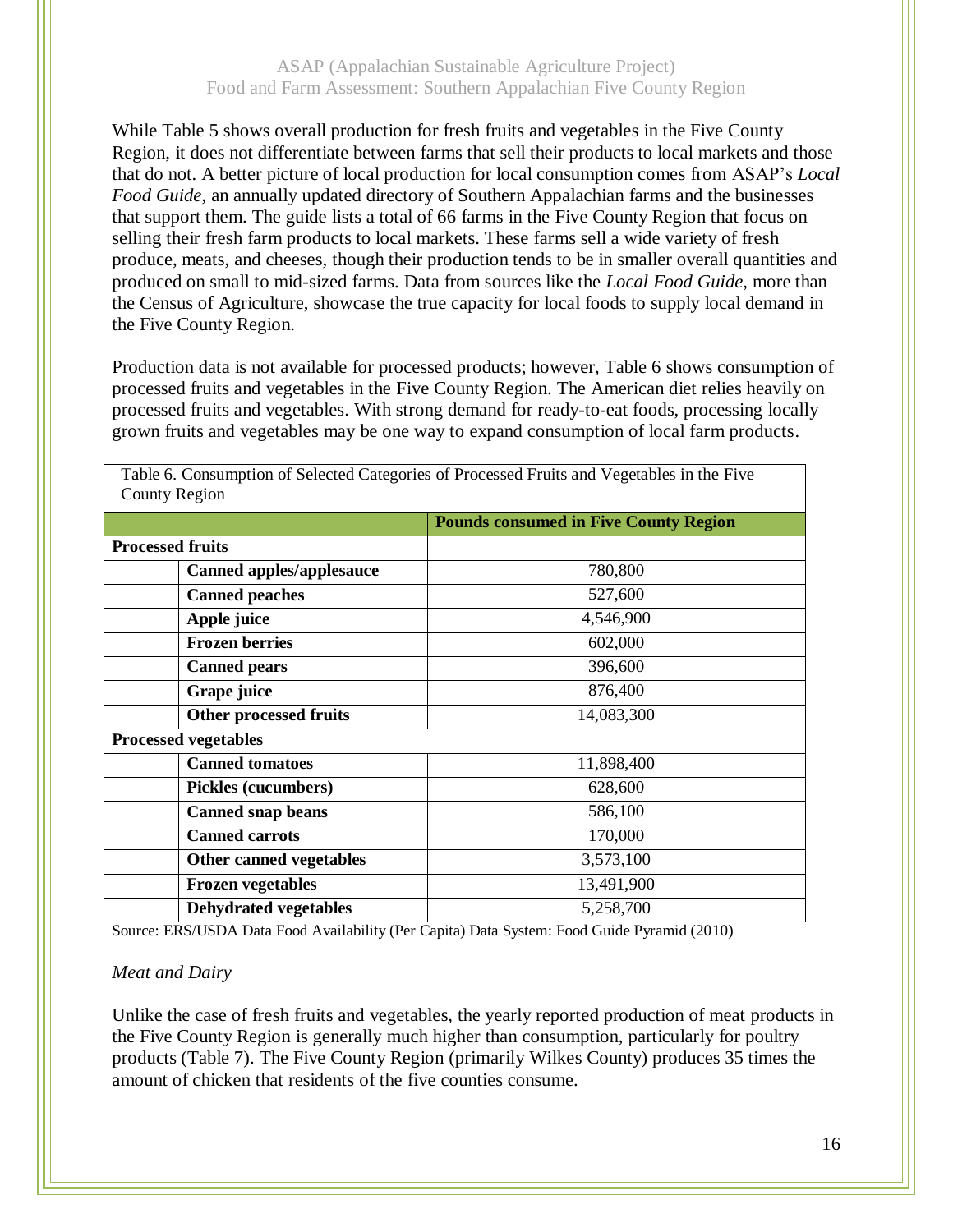It is important to note that the majority of the region's meat production is not marketed for local consumption. However, shifts are occurring with the emergence of grassfed, artisanal, and niche markets. ASAP's *Local Food Guide* lists a variety of local meat producers growing for local markets in the Five Country Region, including 14 beef producers, 8 lamb producers, 11 chicken producers, 7 hog producers, and 3 goat producers. The USDA estimates that the percent of meat and poultry producers who target direct and specialty meat markets is about one percent.<sup>22,23</sup> Access to a government-inspected processing facility is the principal infrastructure obstacle for any type of meat. Artisanal meat producers also require land for pasture, on-farm animal handling facilities, and adequate cold storage for processed meat products. To shift into this type of production, producers would need to learn and adopt new practices, including more closely managed grazing and pasture management.

| Table 7. Comparison of Consumption and Production of Selected Meats in the Five |                        |                        |  |  |  |
|---------------------------------------------------------------------------------|------------------------|------------------------|--|--|--|
| County Region                                                                   |                        |                        |  |  |  |
|                                                                                 | <b>Pounds consumed</b> | <b>Pounds produced</b> |  |  |  |
| <b>Beef</b>                                                                     | 15,386,400             | 32,718,749             |  |  |  |
| <b>Chicken</b> (broilers)                                                       | 16,484,200             | 575,407,915            |  |  |  |
| Pork                                                                            | 11,314,100             | 438,480                |  |  |  |
| Lamb                                                                            | 194,800                | 313,281                |  |  |  |
| <b>Turkey</b>                                                                   | 2,974,600              | 873                    |  |  |  |

Sources: The figures in the table are based on a series of calculations combining data from the 2007 Census of Agriculture and the USDA Economics, Statistics, and Market Information System.

As with meat production, dairy production is a dominant feature of agriculture in the region. Table 8 shows that an estimated 5,947,436 pounds of cow's milk were produced in the Five County Region in 2007, a 71% drop from production in 2002. Some portion of the six million pounds is marketed as fluid milk, and some is used to make cheese and other processed dairy products. No information is available from government sources detailing the end uses of milk produced in the area.

Large scale local cheese production in the area occurs primarily through the Ashe County Cheese Store, the Carolinas' oldest cheese plant, which produces around 2.3 million pounds of cheese per year. However, many small local dairy farmers like Heritage Homestead, for example, have focused on reaching niche markets with production of value-added products including artisan goat cheeses, yogurt, butter, and frozen dairy products. These producers typically sell directly to consumers at tailgate markets or on-farm stores or by delivering directly to restaurants or local retail grocery outlets. Though not depicted in Table 8, the 2007 Census of Agriculture recorded 58 farms in the Five County Region reporting milk goats on farm. However, as with other meat and dairy production, the U.S. Census of Agriculture does not differentiate between goat products marketed towards local versus non local markets. It is also difficult to estimate the level of production or consumption of dairy goat products, as the Census does not report goat milk

<sup>22</sup> USDA ( 2011), *Small-Scale U.S. Cow-Calf Operations*. USDA–APHIS–VS, CEAH. Fort Collins, CO #596.0411 <sup>23</sup> Lev, Larry, and Lauren Gwin. "Filling in the Gaps: Eight Things to Recognize about Farm-Direct Marketing." *Choices Magazine*. 2010. Web. 15 June 2012.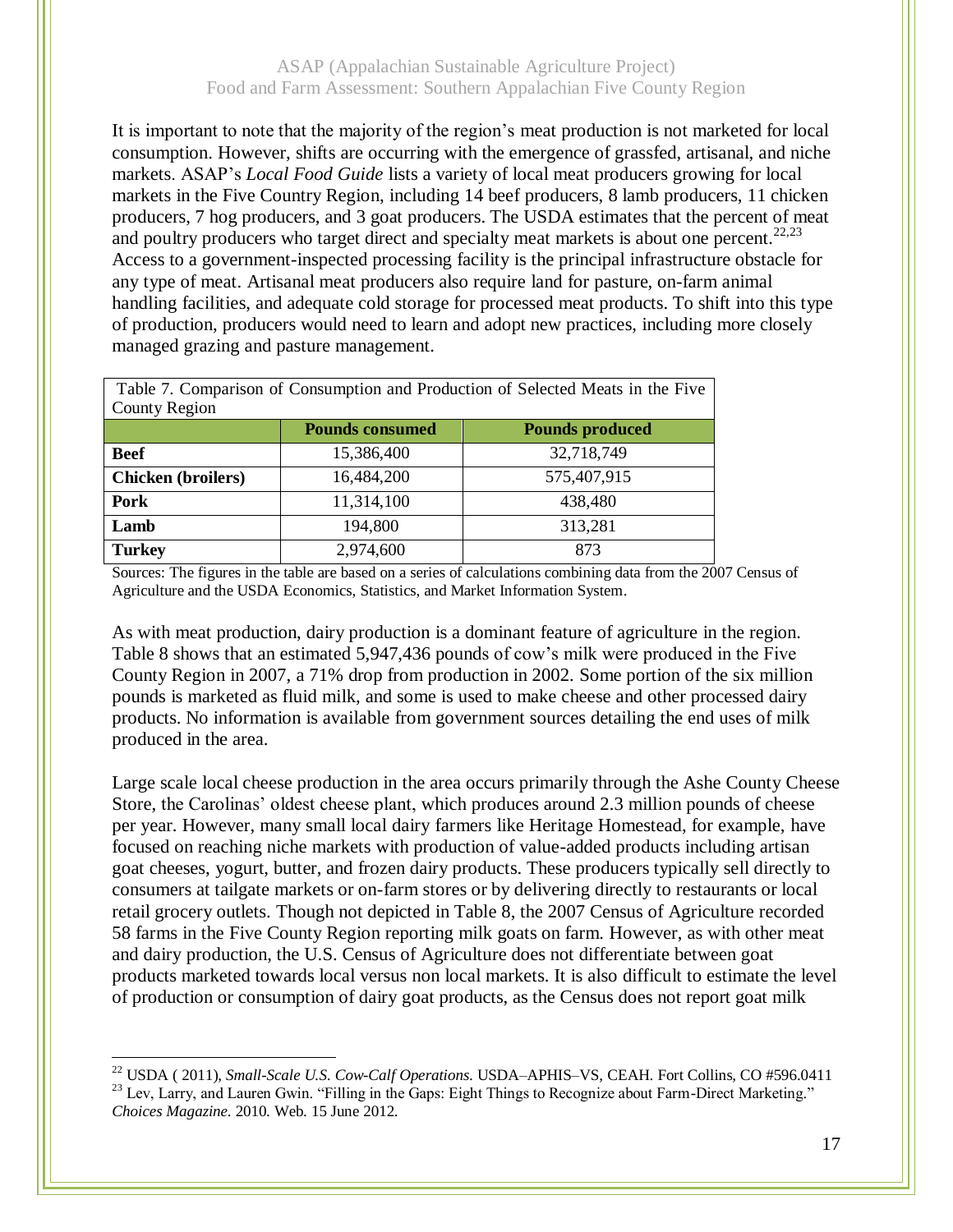production or sales figures, nor does the USDA Economics, Statistics, and Market Information System report consumption figures for dairy goat products.

| Table 8. Comparison of Consumption and Production of Dairy<br>Products in the Five County Region <sup>24</sup> |            |           |  |  |  |
|----------------------------------------------------------------------------------------------------------------|------------|-----------|--|--|--|
| <b>Pounds consumed</b><br><b>Pounds produced</b>                                                               |            |           |  |  |  |
| Fluid cow's milk                                                                                               | 31,445,700 | 5,947,436 |  |  |  |
| All cheese                                                                                                     | 5,364,900  | (NA)      |  |  |  |
| All frozen dairy                                                                                               | 4,320,200  | (NA)      |  |  |  |
| Yogurt                                                                                                         | 2,213,200  | (NA)      |  |  |  |
| <b>Butter</b>                                                                                                  | 867,600    | (NA)      |  |  |  |

Source: Production data for milk is derived from 2007 Census of Agriculture data combined with production statistics provided by the USDA Economics, Statistics, and Market Information System.



# **6. Five County Region Consumer Preferences for Local**

 $\overline{a}$ 

To assess the views Five County Region residents and businesses associate with locally grown foods, two separate surveys targeted toward each group were conducted. Specific points of interest explored by the community and business surveys included local food purchasing habits, perceptions of locally grown foods, and barriers to purchasing and accessing fresh local products.

The USDA reports that direct sales of agricultural products to consumers in the Five County Region increased from \$419,000 in 1997 to \$874,000 in 2007, a total increase of 109%. The results of the business surveys and community survey confirm this growth in demand for locally grown food.

In the business surveys—which gathered input from 30 area restaurants, hospitals, school districts, universities, and grocers<sup>25</sup>—the majority of businesses stated that they purchased local

<sup>&</sup>lt;sup>24</sup> Milk derivatives including cheese, frozen dairy, yogurt, and butter were all calculated based on dairy cow production. Dairy goat production is not included in any of the figures in Table 8.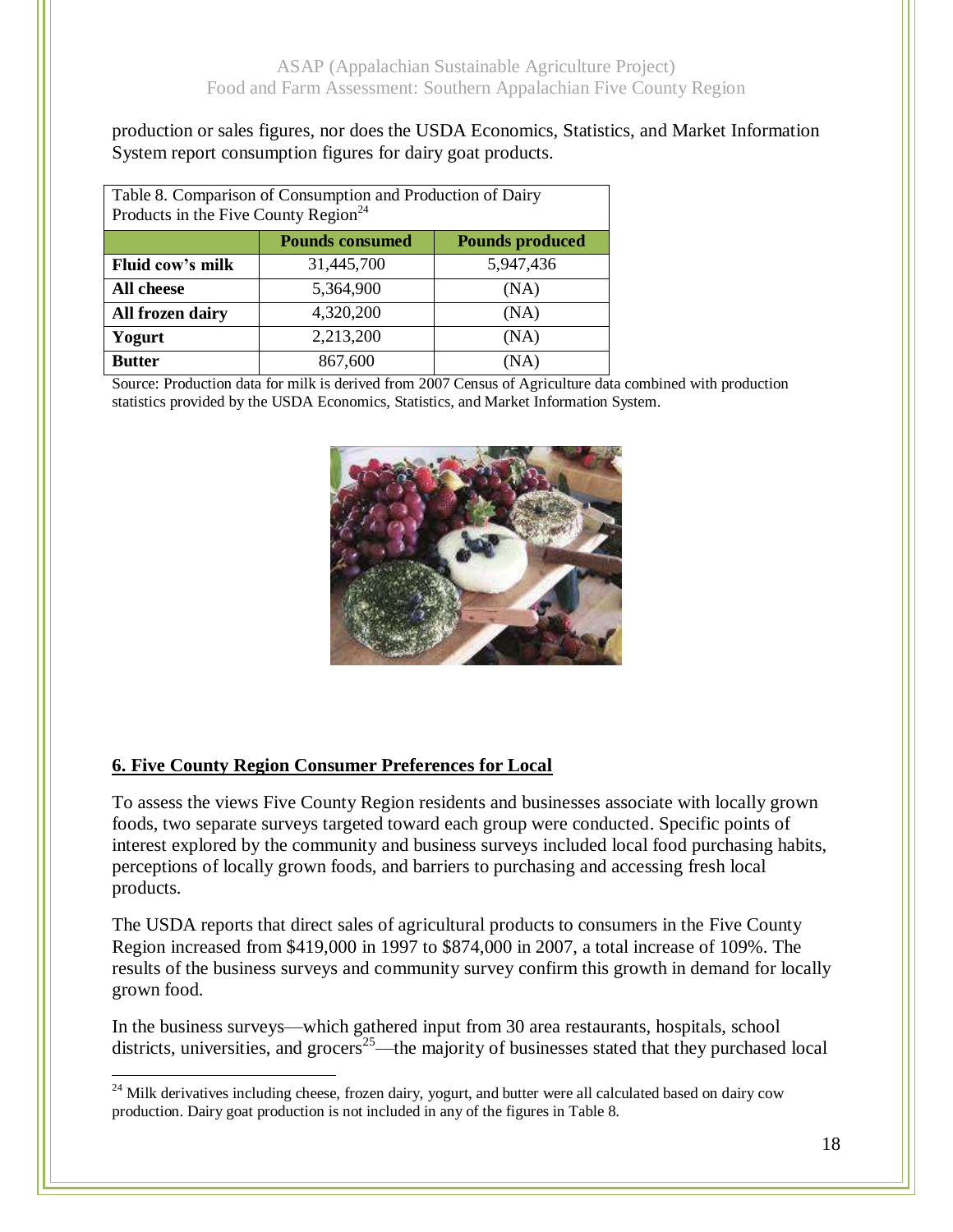food in 2011 (77%) and planned to purchase the same amount or more local food in 2012. The overall trend in responses was one of high interest in purchasing local foods, high interest in receiving information on how to access more local products, and high interest in diversifying the types of local food products businesses choose to purchase.

When asked why they chose to purchase locally grown foods, businesses cited supporting local farmers as the strongest motivator, closely followed by a desire to support the local economy. Other reasons for purchasing local included the freshness, flavor, and health benefits of local foods and, to a lesser extent, the positive environmental impacts associated with local foods as compared to non-local foods.

Businesses did, however, indicate barriers to sourcing local product. The barriers named most frequently included finding product that was available in consistent volume and problems with delivery timing. The hospitals who participated in the surveys demonstrated the highest number of barriers, citing quality, packaging, safety, delivery timing, liability insurance, communication, volume, price, and lack of demand as barriers. Hospitals were also the only businesses to name contracts and company practices as obstacles. When asked what forms of assistance would be the most helpful in overcoming these barriers, most businesses indicated that increased and extended food production from farmers, as well as farm food safety certifications, would be instrumental in alleviating purchasing barriers. Local food campaigns, farmer training, and help finding local products were also listed as desirable interventions.

Five County Region community residents, like the businesses, support local food.<sup>26</sup> Primarily defining "local" as the High Country Region or within 50 miles of their home, the 257 community survey participants strongly valued the availability of locally grown food (82.4%) and the "ability to produce our own food" (83%). When asked why they purchase locally grown foods, survey respondents gave their top three reasons as: "it helps support our local farms" (86.2%), "it greatly contributes to the local economy" (80.8%), and "it lets you know where your food comes from" (80.7%). When asked for reasons why they would choose NOT to buy locally grown food, respondents said that they believe the prices are too high (44%) or that they grow most or all of their own food (28.4%). However, 34.1% of respondents indicated that there "are no reasons why I would not buy locally grown food."

Five County Region residents purchase local food primarily at their local farmers markets, roadside stands, grocery stores, and on the farm. They further indicated that it is very important that locally grown food be available at local restaurants, public schools, hospitals, colleges and universities, grocery stores, and at the workplace.

The community survey further asked Five County Region residents about access to fresh fruits and vegetables by low-income individuals in the area. On a scale of 1 to 5 with 1 indicating little to no access to fresh fruits and vegetables and 5 indicating plentiful access, Five County Region

<sup>&</sup>lt;sup>25</sup> Target businesses were identified by ASAP through web searches utilizing Google Maps and ASAP's existing contact database, and was therefore not a random, representative sample of the overall business population in the area. Participation in the survey was voluntary.

<sup>&</sup>lt;sup>26</sup> ASAP conducted a voluntary web-based survey of residents in the Five County Region. 257 residents participated in the survey. Survey results should not be considered to be scientifically representative of the population of the region.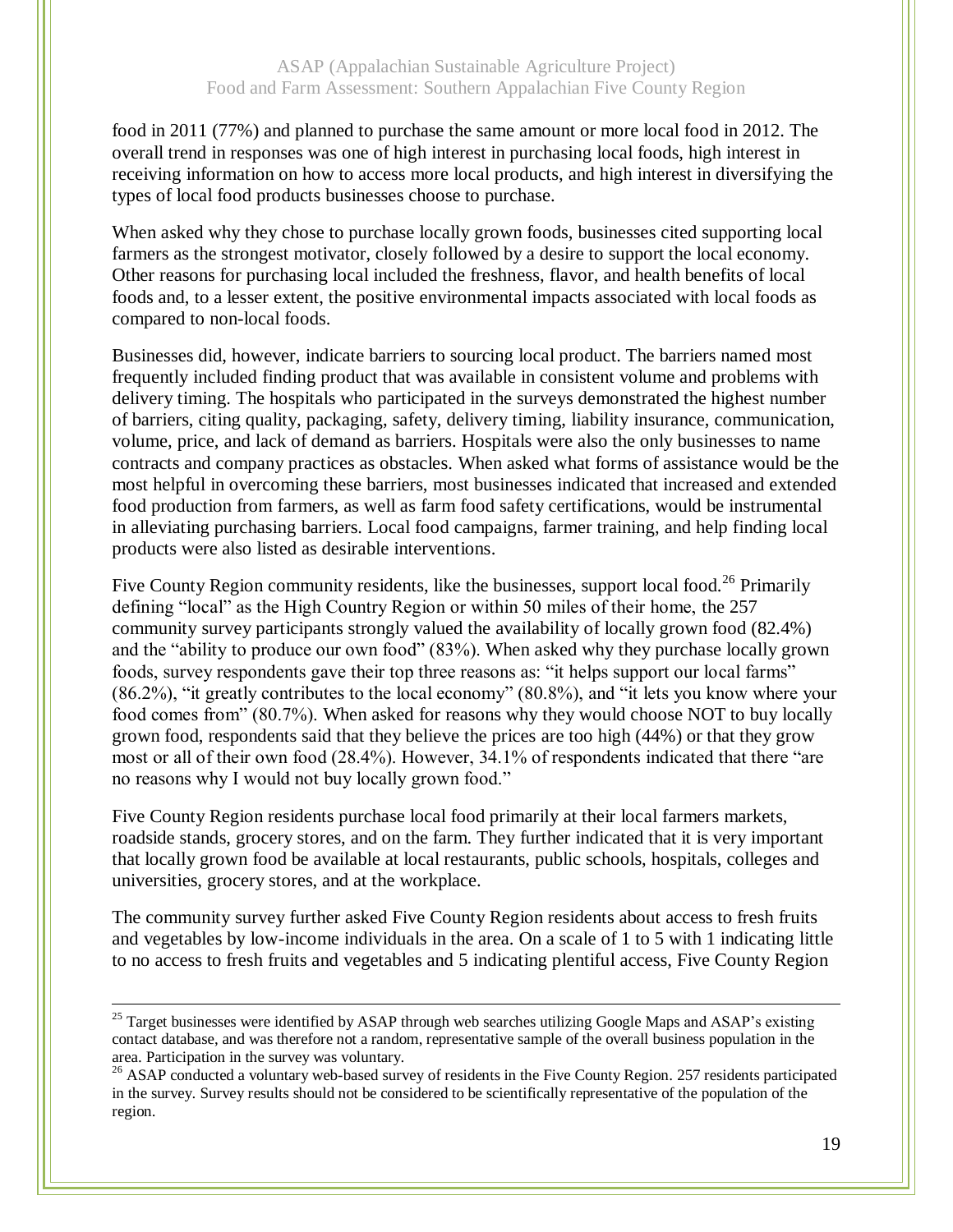residents rated food access in the community a 2.83. In their open-ended responses to questions about access, some survey participants further noted a need for more fresh local foods at area food banks, the Samaritan Kitchen, children's homes, senior centers, and retirement centers.

Overall, it is apparent that the residents and local business community in the Five County Region value access to local food and local farms. Not only do they believe that local agriculture and local food is a benefit to the local economy but also a boon to local health, community building, environmental preservation, and cultural identity. The attitudes and perceptions about local food and local farms indicated by residents and buyers in these surveys show the commitment by the local community to support initiatives to strengthen and build the Five County Region's local food and farm economy.

## **7. Local Production**

 $\overline{a}$ 

There is an upper limit to the amount of produce consumers and businesses can purchase from regional growers based on climate and soil-related limitations. Local farmers could not supply 100% of produce to local buyers because they cannot grow avocados, lemons, or bananas, for example, no matter how much local food infrastructure is improved. They can, however, grow each of 42 different types of fruits and vegetables that accounted for 75.7% of produce sales in retail outlets nationwide in 2011. In Table 9, these 42 items are listed along with their corresponding share of total retail produce sales.

Farmers in the Five County Region can grow all of the items listed in Table 9, but some are limited to the months of the summer season and others to the winter season. Some items, like apples, can be supplied to local markets for more than six months of the year and others for less. In order to conservatively estimate the amount of local production, an estimate to account for seasonal limitations is employed. Based on the Southern Appalachian region's produce availability calendar, on average local farmers can grow 75.7% of the area's most popular retail produce items for 50% of the year, and therefore supply 38% of the total yearly produce purchases of residents (75.7% x 50% = 38%). Taking these variations into account, 38% represents a reasonable adjustment for the seasonality of production.<sup>27</sup>



 $27$  The calculation of seasonality is based on the average growing season length for all 42 fruits and vegetables in Table 9.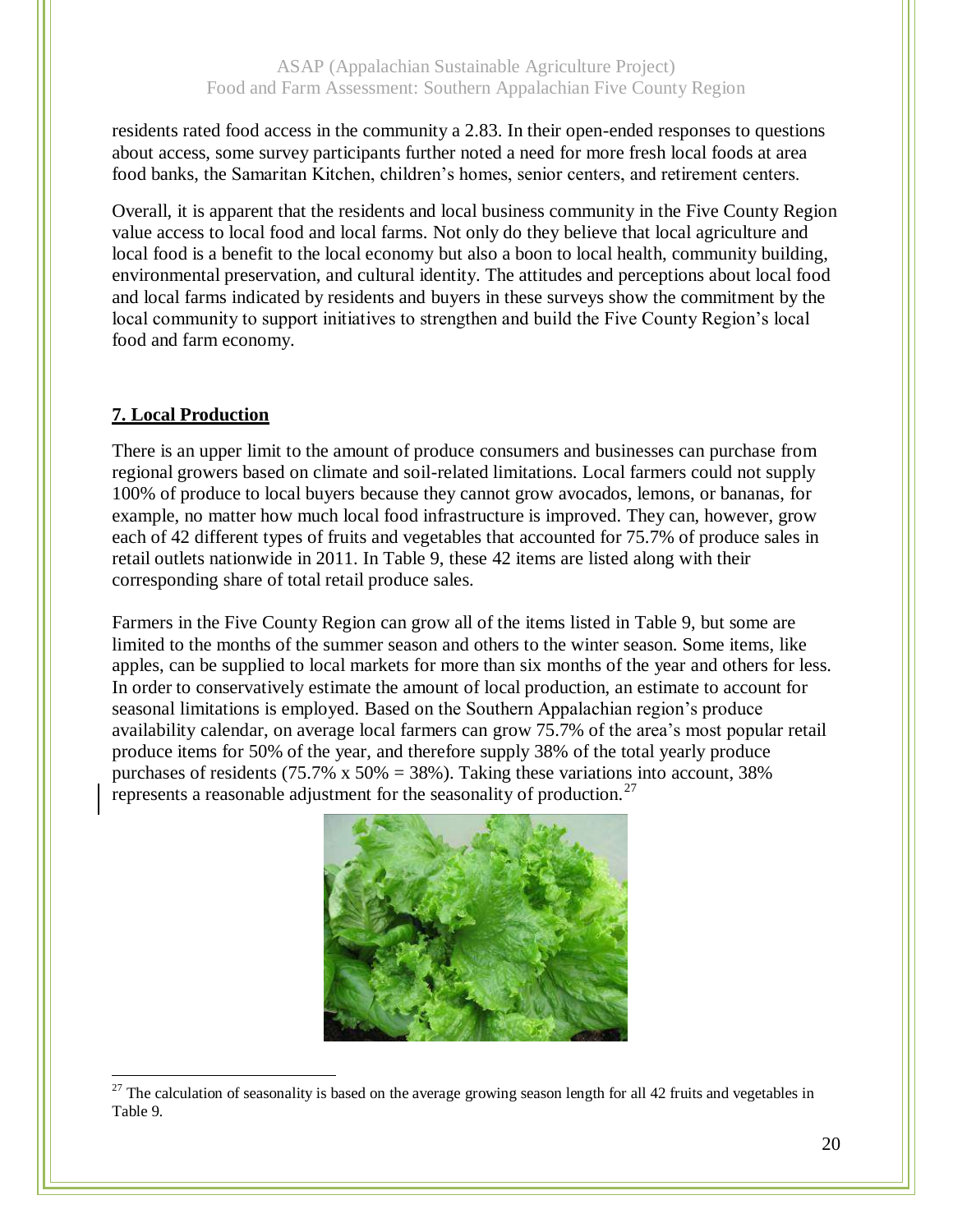| Table 9: Dollar Share of Retail Produce Sales for Selected Fruits and Vegetables                   |                                               |                   |                                               |                                  |                                               |  |  |
|----------------------------------------------------------------------------------------------------|-----------------------------------------------|-------------------|-----------------------------------------------|----------------------------------|-----------------------------------------------|--|--|
| <b>Fruits</b>                                                                                      | % of Total<br><b>Produce Sales</b><br>in year | <b>Vegetables</b> | % of Total<br><b>Produce Sales</b><br>in year | <b>Vegetables</b><br>(Continued) | % of Total<br><b>Produce Sales</b><br>in year |  |  |
| Apples                                                                                             | 7.1%                                          | Asparagus         | 1.4%                                          | Leeks                            | 0.1%                                          |  |  |
| <b>Berries</b>                                                                                     | 2.8%                                          | <b>Beans</b>      | 0.8%                                          | Mushrooms                        | 2.2%                                          |  |  |
| Cantaloupe                                                                                         | 1.7%                                          | <b>Beets</b>      | 0.1%                                          | Onion                            | 4.3%                                          |  |  |
| Cherries                                                                                           | 1.9%                                          | Broccoli          | 1.7%                                          | Lettuce                          | 2.2%                                          |  |  |
| Grapes                                                                                             | 6.4%                                          | Cabbage           | 0.7%                                          | Peas                             | 0.3%                                          |  |  |
| Nectarines                                                                                         | 0.8%                                          | Carrots           | 2.5%                                          | Peppers (Bell)                   | 2.6%                                          |  |  |
| Melons                                                                                             | 0.7%                                          | Cauliflower       | 0.6%                                          | Potatoes                         | 5.7%                                          |  |  |
| Peaches                                                                                            | 1.2%                                          | Celery            | 1.5%                                          | Pumpkins                         | 0.2%                                          |  |  |
| Pears                                                                                              | 1.1%                                          | Corn              | 1.2%                                          | Radishes                         | 0.2%                                          |  |  |
|                                                                                                    |                                               | (Sweet)           |                                               |                                  |                                               |  |  |
| Plums                                                                                              | 0.6%                                          | Cucumbers         | 1.7%                                          | Romaine                          | 1.1%                                          |  |  |
| Strawberries                                                                                       | 4.9%                                          | Eggplant          | 0.2%                                          | Spinach                          | 0.6%                                          |  |  |
| Watermelon                                                                                         | 2.4%                                          | Garlic            | 0.5%                                          | <b>Sprouts</b>                   | 0.1%                                          |  |  |
|                                                                                                    |                                               | Green             | 0.5%                                          | Squash                           | 1.4%                                          |  |  |
|                                                                                                    |                                               | Onion             |                                               |                                  |                                               |  |  |
|                                                                                                    |                                               | Greens            | 0.3%                                          | <b>Sweet Potatoes</b>            | 1.0%                                          |  |  |
|                                                                                                    |                                               | Herbs             | 1.0%                                          | Tomatoes                         | 7.5%                                          |  |  |
|                                                                                                    |                                               |                   |                                               |                                  |                                               |  |  |
| Column                                                                                             | 31.6%                                         |                   | 14.7%                                         |                                  | 29.4%                                         |  |  |
| Totals                                                                                             |                                               |                   |                                               |                                  |                                               |  |  |
| Total share of produce accounted for by fruits and vegetables that can be grown in the Five County |                                               |                   |                                               |                                  |                                               |  |  |

Region**: 75.7%**

#### Section 1. Summary of Local Market Potential for Locally Grown Foods

This section calculates potential local food spending based on the Five County Region resident consumption figures. A local potential spending figure assumes significant improvements to infrastructure and distribution systems for locally grown produce in addition to changes in tastes and preferences so that all residents in the Five County Region choose to purchase local food when it is available. Though this figure takes into account the growing season of local produce, it still assumes the use of practices like extending growing seasons, greenhouse production, and improved storage and processing techniques to maximize production potential and meet local demand. These projections are grounded in measured consumption and production figures for the region.

Table 10 below shows potential retail spending on local produce and meat based on the Five County Region resident consumption figures. The total local spending potential figure of \$24.6 million represents the economic impact to the region if local farms were to supply all of the current artisanal meat and fresh produce needs of the Five County Region during the growing season.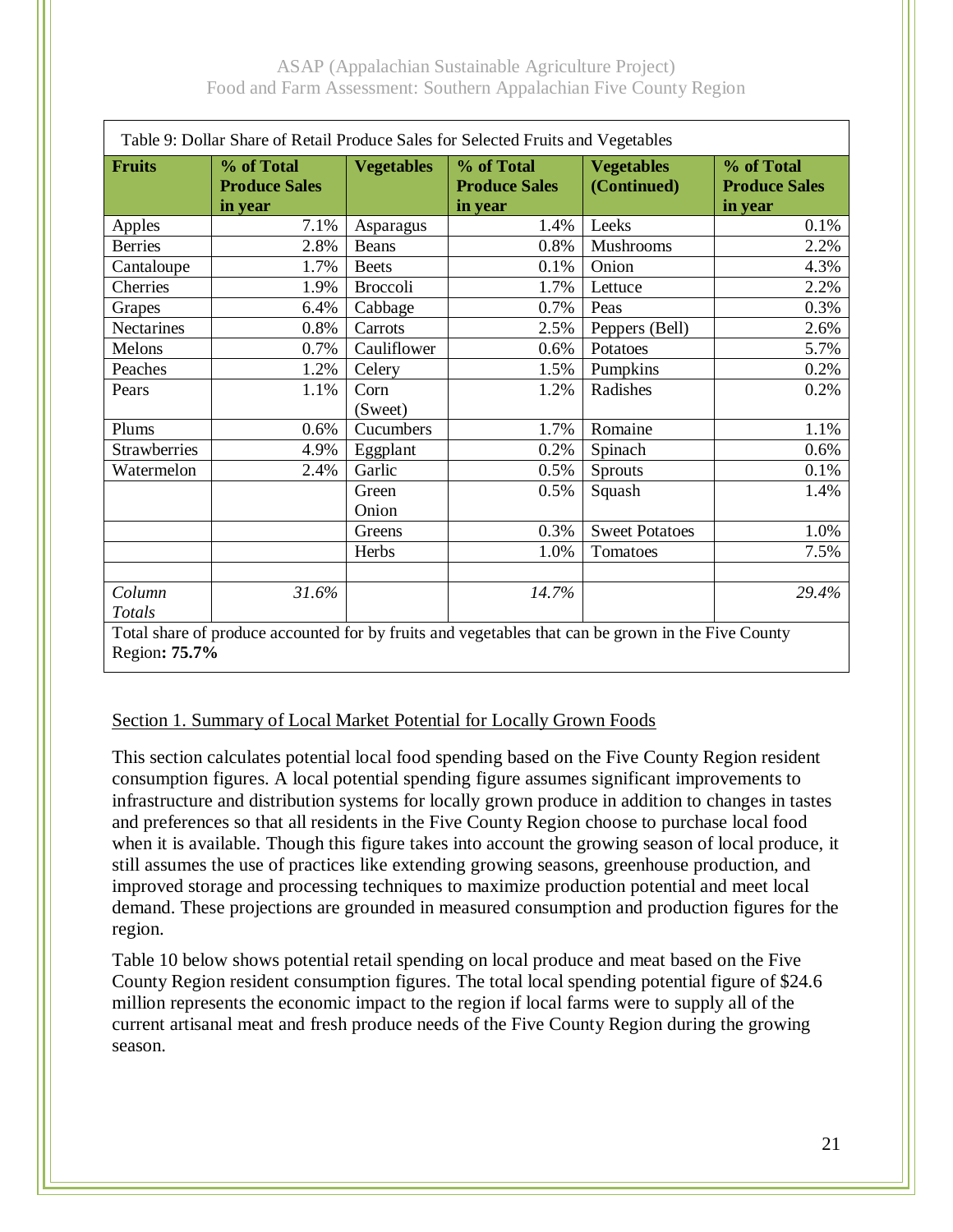# *Local Spending Potential for Fruits and Vegetables*

The local spending potential for fresh fruits and vegetables is \$23 million and is calculated as total consumption multiplied by the average retail price per pound for each of 42 types of fruits and vegetables multiplied by the 38% seasonality multiplier. The total \$23,079,875 is the potential retail spending by Five County Region residents for the 42 fruits and vegetables grown in the region. (44,783,533 lbs of produce x \$/lb for each type of produce x 38% seasonality multiplier  $= $23,079,875$ spending).

# *Local Spending Potential for Meat*

The local potential spending for artisanal meat (beef, chicken, pork, turkey) is \$1.5 million and is calculated as total consumption multiplied by the average retail price per pound of each meat. Local artisanal meats represent approximately 1% of this total.<sup>2829</sup> \$1,470,873 represents the maximum retail spending potential for locally raised meat in the region. (46,159,300lbs of meat consumed x  $\frac{1}{2}$ /lb for each type of meat x 1% = \$1,470,873 spending).

| Table 10: Local Spending Potential for Produce and Artisan Meats in Five County Region |                                         |                                        |                                           |  |  |  |  |
|----------------------------------------------------------------------------------------|-----------------------------------------|----------------------------------------|-------------------------------------------|--|--|--|--|
|                                                                                        | <b>Total Consumption</b><br>(lbs.) 2010 | <b>Total Retail</b><br><b>Spending</b> | <b>Local Spending</b><br><b>Potential</b> |  |  |  |  |
| <b>Fresh Fruits &amp; Vegetables</b> <sup>30</sup>                                     | 44,783,533                              | \$60,736,513                           | \$23,079,875                              |  |  |  |  |
| Meats (beef, chicken, pork,<br>$turkey)^{31}$                                          | 46,159,300                              | \$147,087,336                          | \$1,470,873                               |  |  |  |  |
| <b>Total Retail Spending: \$207.8 million</b>                                          |                                         |                                        |                                           |  |  |  |  |
| <b>Potential Local Spending: \$24.6 million</b>                                        |                                         |                                        |                                           |  |  |  |  |

Source: The figures in the table are based on a series of calculations combining data from the 2007 Census of Agriculture the ERS/USDA Data Food Availability (Per Capita) Data System: Food Guide Pyramid, and The Packer which provided the 2010 average price per pound for produce.

## *Combined Spending Potential*

An important note about local spending potential detailed in this section is that there are significant types of infrastructure improvements needed to achieve these dollar figures. For example, moving fresh produce from farm to market may require refrigerated trucks and storage facilities; moving meat from farm to market will require those things plus facilities for

 $28$  Large corporate livestock and poultry operations in the region are not likely to convert their production to support local market sales. Instead, smaller operations with greater infrastructure flexibility are likely to supply local markets. According to a report published by the USDA the percent of livestock operations that tend to target direct markets is about 1%. Small Scale U.S. Cow-calf Operations, April 2011. USDA, Animal and Plant Health Inspection Service, Veterinary Services, National Animal Health Monitoring System.

<sup>&</sup>lt;sup>29</sup> Michael Melusky (2006) *Niche beef products comprise small share of retail beef sales*. Issues Update research brief.<http://www.beef.org/uDocs/nichebeefproducts.pdf>

<sup>&</sup>lt;sup>30</sup> Estimates are based on the calculations presented in Table 4 and come from the ERS/USDA Data Food Availability (Per Capita) Data System: Food Guide Pyramid and USDA Census of Agriculture, 2007.

 $31$  Ibid.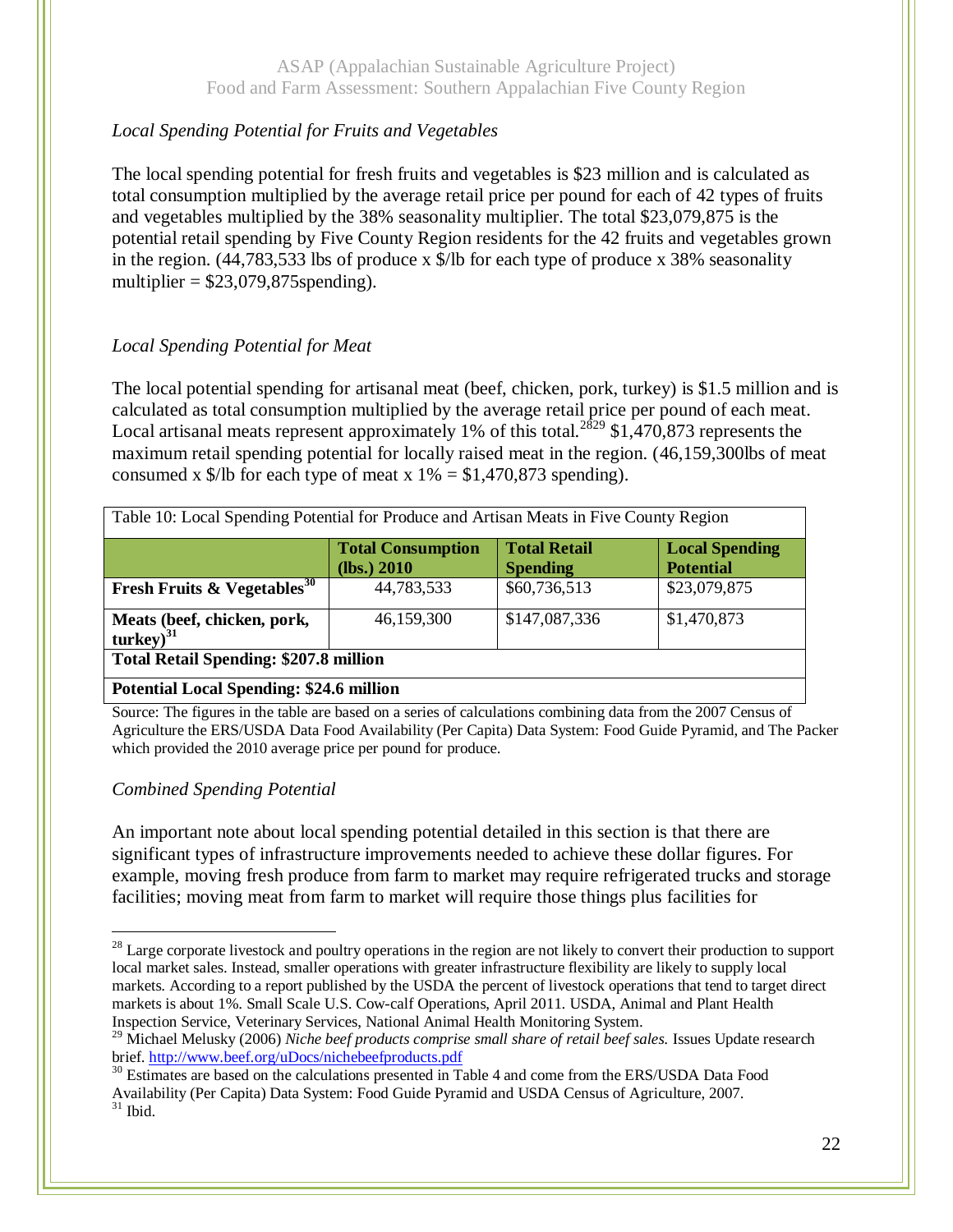processing. To achieve maximum access to the 42 fruits and vegetables, creative innovations will need to be instituted, like extending crop seasons, developing storage techniques, and utilizing alternative indoor growing methods. The \$24.6 million figure should be regarded as a long-term goal linked to substantial changes in local food production and distribution systems plus increased spending linked to increased interest in local food.

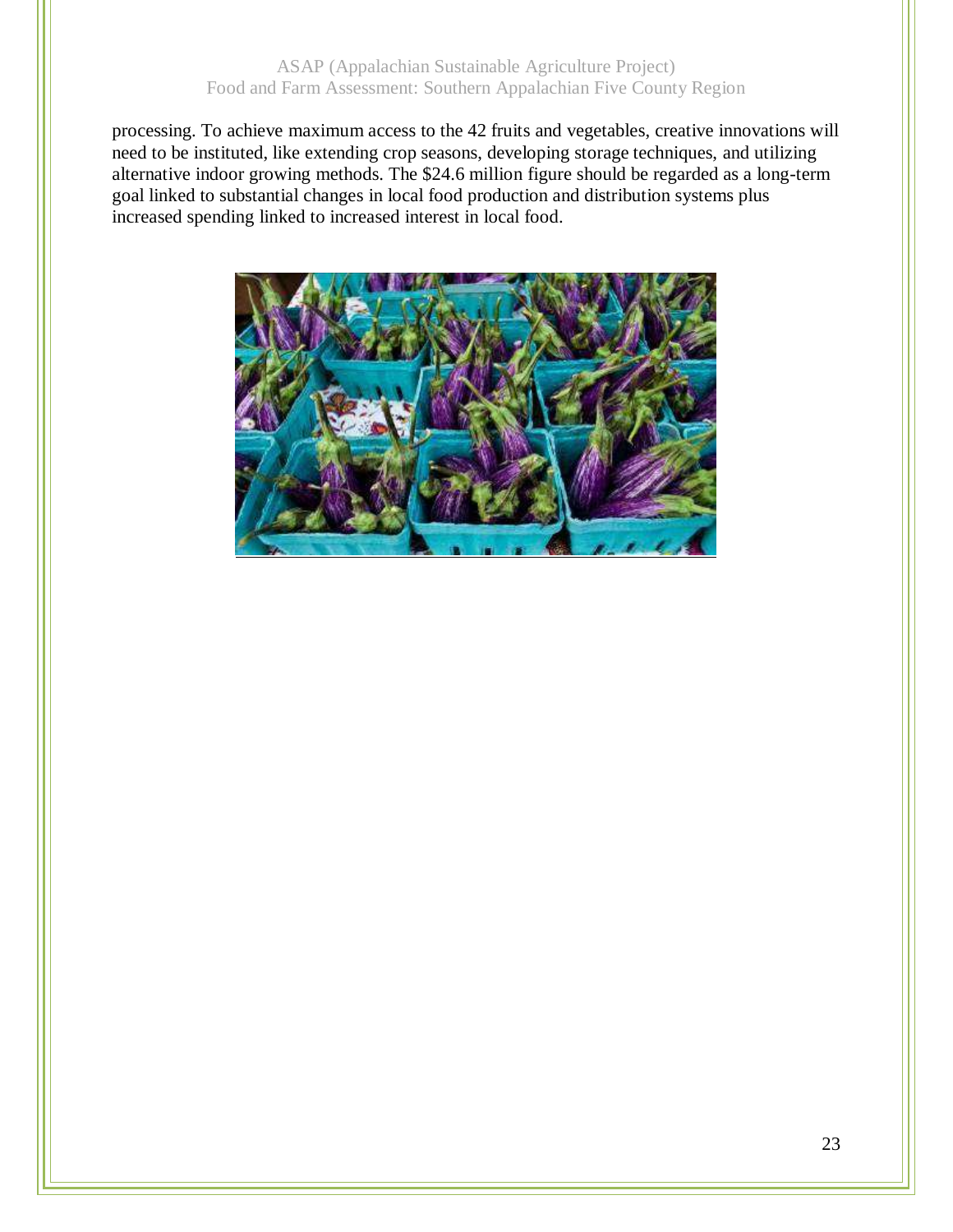### **8. Bridging the Gap Between Demand and Supply**

The gap refers to the fact that there is more potential and real demand than supply for many types of food produced in the Five County Region and that many consumers, businesses, and organizations indicate a desire for more locally grown food than they can currently buy. Supply in this case includes all facets of food procurement and distribution, including issues involving equipment, facilities, and processes for moving food from farm to market. This chapter draws on research and information presented throughout the report to generate recommendations and make conclusions about bridging the gap between demand and supply of locally grown food in the Five County Region.

The following recommendations reflect an underlying assumption that the local food system will change incrementally over many years; aiming for maximum potential will require a long-term perspective. Each recommendation is intended to provide insight into current opportunities for supporting and advancing the local food system, as well as recommendations for points of action. They are based on the findings of the assessment and surveys, the experience of the researchers, and the guidance of the Seeds of Change steering committee.

Many of the recommendations should occur concurrently. Balancing demand should occur in recognition of existing supply and available market outlets. Building farmer and buyer capacity must occur alongside the development of new market opportunities. Maximizing existing resources in the community should correspond to the development of new initiatives. Communities should weigh the competing demands with existing resources in making decisions on how best to proceed.

#### **9. Recommendations**

A key finding from the business and community surveys is the need for greater consumer awareness and demand for locally grown food. Demand is the foundation of the movement and provides the market support that will lead to the sustainability of the transition to a more locally based food system. Local food campaigns and initiatives exist in the region and they need to better coordinate and intensify their efforts.

Support of direct to consumer markets is a good starting place. Direct markets provide farmers an easy point of entry into local markets, they build consumer awareness and loyalty, raise the visibility of agriculture, and build demand across a variety of local market segments. Direct markets also have the added potential to increase access to fresh foods to communities with food needs.

Building capacity – of farmers and buyers – is another important starting place. Farmers need training and technical assistance in order to access and succeed in local markets, many of which require different skills and resources for marketing and production than conventional markets. As demand for locally grown food increases, larger market outlets – restaurants, grocers, institutions, and other non-direct market outlets – will become increasingly viable for farmers, and in this context both farmers and buyers need training and technical assistance to make relationships work.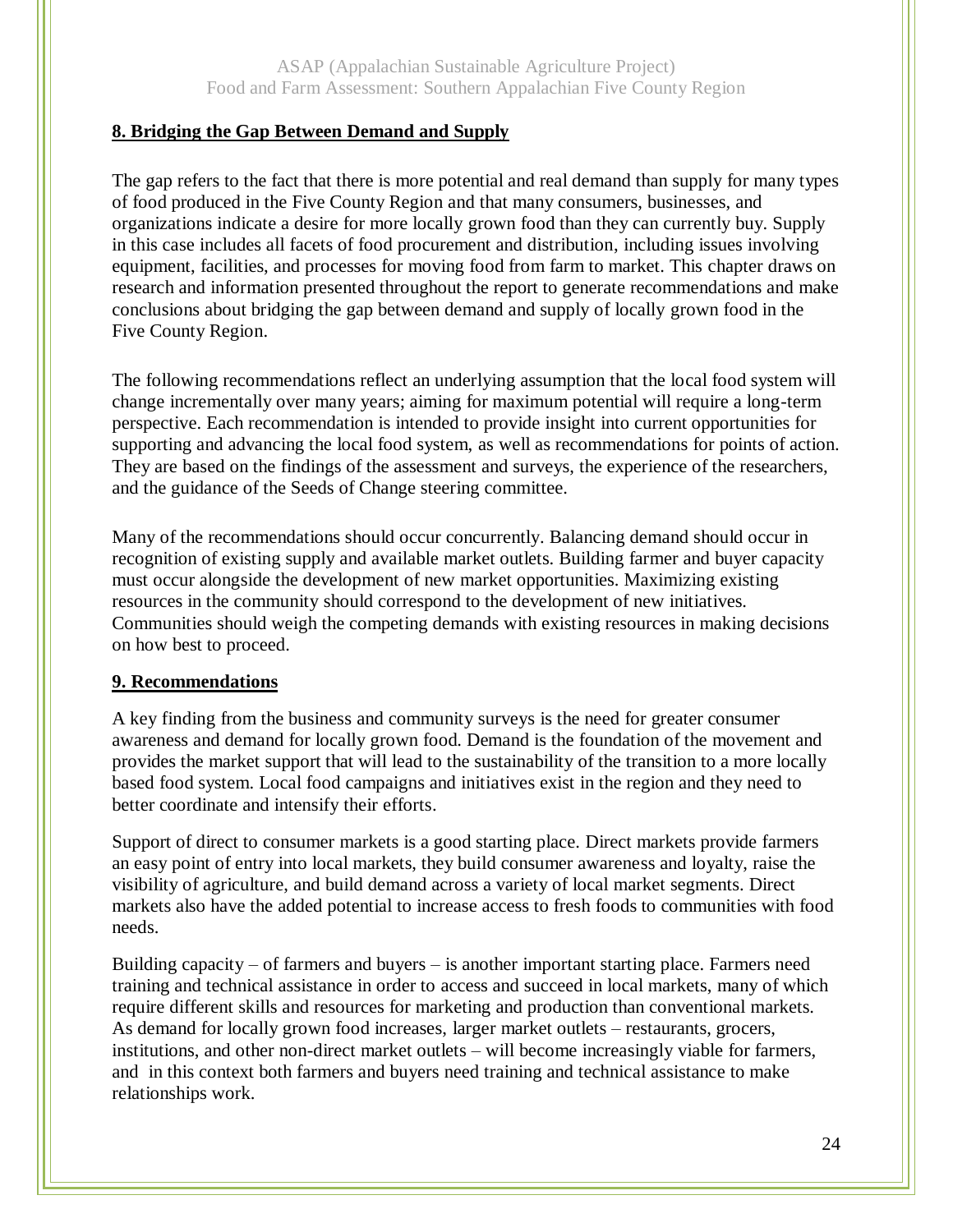As the local food system grows, the gaps in the infrastructure for processing and distribution will need to be addressed. A key question for the High Country communities is: Can infrastructure that may be proposed generate enough income to pay for operating costs? If infrastructure projects are unable to pay for operating costs, then income streams need to be determined in advance for long term sustainability. If subsidized processing, aggregation, and distribution are deemed worthy of continued financial support, analyses should be done on the impact of such "market distortions" on the long-term viability of local food. When commercial ventures sell product below their costs it is considered "dumping" and is generally used to eliminate competition. This is unlikely to be the desired results of establishing local aggregation, processing, and distribution.

Generally, as a comprehensive approach, it is recommended that initiatives designed to build strong and sustainable local food systems "publicize, don't subsidize." Publicize in the sense of promotion and raising value of locally grown foods through campaigns and consumer connections to local food. Don't subsidize in the sense of endeavors that act like a business and compete in a business environment should not distort markets by unsustainably lowering prices. In the long run, all initiatives need to succeed in the marketplace.

Following are 11 separate recommendations for consideration as the Seeds of Change Appalachian Initiative moves forward in building a strong and sustainable local food system in the High Country region.

#### *Promote and support direct-to-consumer outlets*

Direct markets can provide the highest return to farmers in comparison to other markets. They provide an easy entry point for farmers new to marketing because of the minimal cost required for entry, and in providing a direct connection between consumer and farmer, they cultivate customer loyalty and advocacy for local farms and food generally. ASAP's surveys of farmers market shoppers demonstrate that markets are supported by an expanding base of repeat customers who shop there not just for food but for the experience of interacting directly with the people that grow their food and for a sense of community. Between 2002 and 2010, the number of farmers markets and CSAs in the Southern Appalachian region has increased  $80\%$ .<sup>32</sup> This growth echoes the data from the 2007 Agricultural Census, which shows 49% increase nationally in direct food sales from \$812 million in 2002 to \$1.2 billion in 2007.

Direct markets can also play a role in addressing food access. Helping farmers markets overcome the hurdles of accepting Electronic Benefits Transfer (EBT) and WIC and Seniors Farmers Market Nutrition Program (where available) simultaneously draws new customers into purchasing local food while giving greater access to neighborhoods with low food security. Dedicated outreach efforts to low-income communities should promote the availability of that technology to potential users. Outreach efforts to low income communities can, for example, conduct campaigns in schools and through local media. Promotional programs can use coupons to provide potential customers with an incentive to visit farmers markets. Cooking demonstrations at markets or in areas of low food security with fresh, seasonal ingredients are a means to engage low income (and all) participants with unfamiliar ingredients and address the loss of cooking skills.

 $\overline{a}$ <sup>32</sup> Based on data from ASAP's *Local Food Guide*.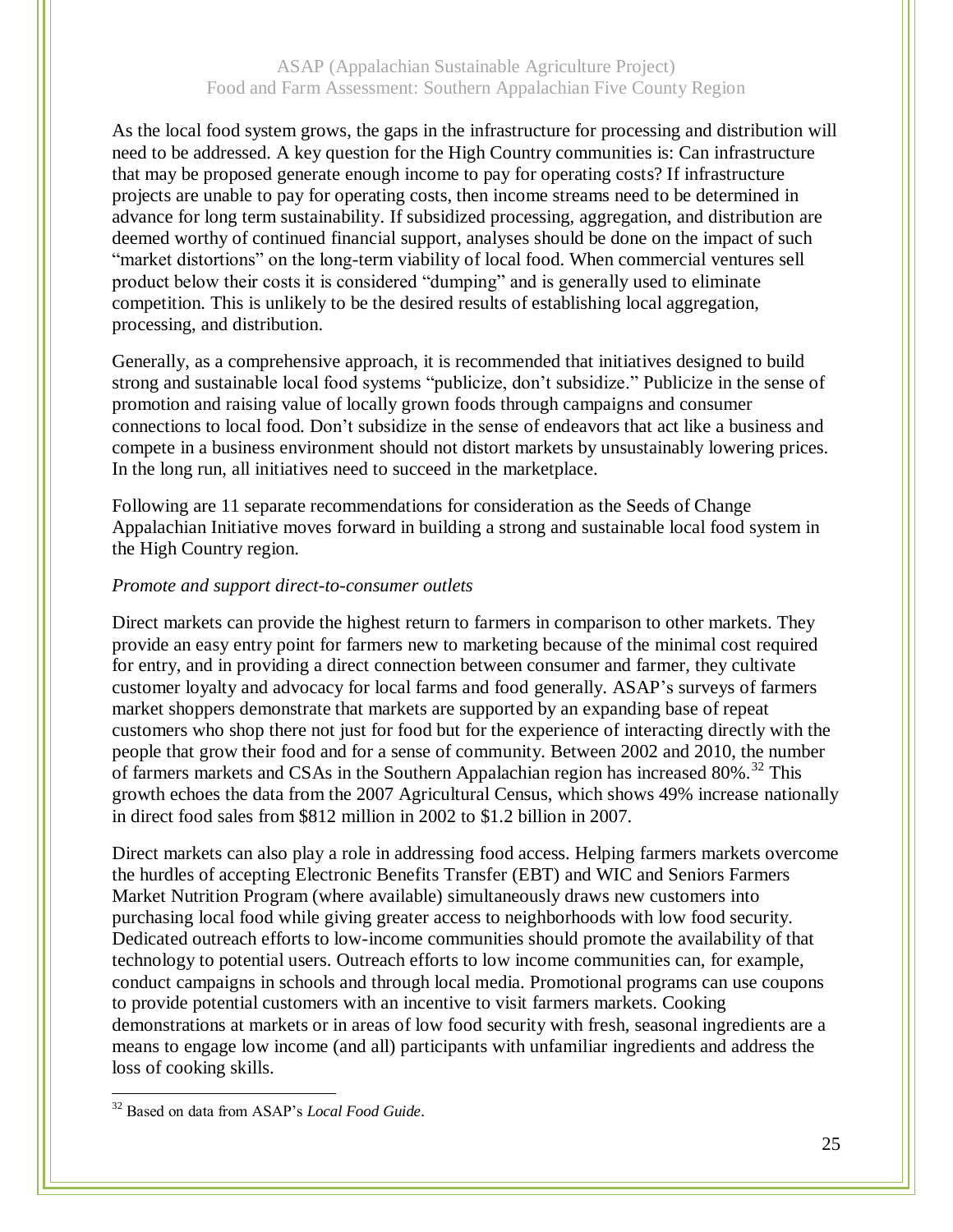#### *Participate in local marketing programs*

ASAP's consumer research in Western North Carolina shows the importance of local labeling. A 2011 survey of Western North Carolina residents shows that 88% of consumers say that they are more likely to purchase local products if they are labeled as local. Labeling is crucial because it allows consumers to act on their preference for locally grown food, and it allows any price premiums associated with local food to accrue to producers. Local branding is a way to add value to local farm products and provide farmers with a means to increase their marketing power. ASAP's Appalachian Grown™ regional branding and



certification program provides farms in the region with a means to enhance the visibility of their products in the area's local markets and, accordingly, their ability to compete more effectively. The Appalachian Grown region serves all of the counties in the Five County Region. High Country Local First's High Country Grown initiative is another branding program (not certification), which promotes local food and farm products in the High Country of North Carolina.

#### *Provide training and support to the region's farmers*

To access the opportunities in local markets successfully, farmers need a combination of skills, resources, and support in multiple areas. Farmers need training and expertise in business and market planning to effectively diversify their farm businesses and market their farm products locally. Farmers need to understand industry standards for different types of local market outlets: packaging, labeling, food safety requirements, distribution, quality standards, traceback standards, etc. Furthermore, farmers need assistance determining what types of market outlets are a good match for the capacity of their farm. For retail and institutional outlets in particular, farmers need assistance developing relationships with buyers and information specific to market requirements and desires. This combination of assistance provides farmers with the support needed to make decisions and implement practices based on careful planning. Decisions based in planning reduce risk and increase the likelihood that strategies are successful. Successful farmers attract new farmers into the market outlets.

#### *Highlight and develop connections between farms and restaurants*

In the community survey, 92% of residents in the Five County Region said that having locally grown food available at restaurants was somewhat or very important to them. In the survey of businesses, 69% of restaurants said that a strong motivator for them to purchase locally grown food is to meet the desire and demand of their customers. When diners learn that food on their plates comes from a nearby place—a farm and a farmer with a name and a face—it gives the meal and the visit more meaning.

The region has a growing independent restaurant sector and increasing interest by chefs and restaurant owners in sourcing fresh, local food. Efforts focused on deepening connections between local farms and restaurants might include a farm to chef promotional campaign,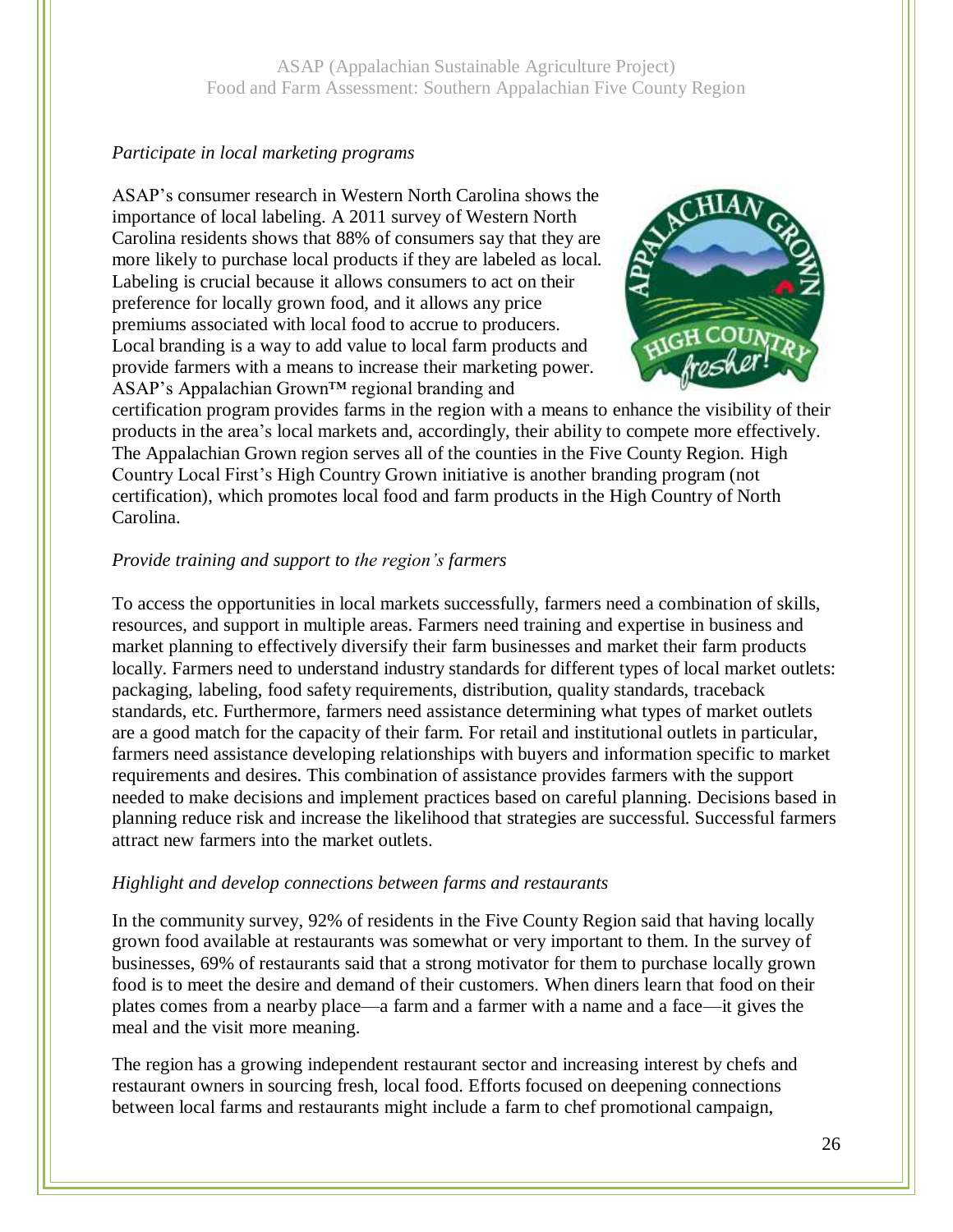organizing farm fieldtrips for chefs and foodservice and farmer-buyer meetings, and utilizing ASAP's *High Country Mixing Bowl* farm-to-chef trade directory to help connect chefs to local producers. The combination of these activities will simultaneously connect local farms to this market sector, increase the visibility of local food in the community and build awareness, and provide farmers and chefs with practical information about how to build business relationships that last.

#### *Explore the viability of larger scale retail and institutional market outlets*

As a market venue for farmers, larger retail and institutional markets should be part of an overall strategy of market diversification and growth. Larger markets require greater production while also expanding access to locally grown food. Larger markets are not for everyone - they can not only be difficult for farms to access because of specific institutional and infrastructure requirements, but they typically have the lowest price point. Business survey respondents from institutional markets identified the most barriers to purchasing locally grown food, including obtaining consistency in volume of product and the product delivery timing.

Despite the challenges, there are opportunities for farmers in the region with larger-scale markets. There are several regional grocery store chains with local food purchasing programs including Ingles, Lowes, and Food City. Equipped with the knowledge of market standards and desires, these larger scale outlets provide Five County Region farms with potential marketing options.

Organizations such as ASAP and Cooperative Extension have relationships with many larger buyers and can facilitate suitable market connections. Across all categories of markets surveyed, businesses expressed high interest in receiving assistance in sourcing locally grown food. In an expanding local food system, the suitability of this connection is crucial to ensure the satisfaction and sustainability of these relationships. Farmers need specific information about what markets are available to them and how to access them. Food businesses need to understand the qualities of local product and how they can adapt their procurement and distribution systems to accommodate local.

With the growth of the local food movement, there has also been increasing interest by institutions, schools, hospitals, and colleges in providing fresh, local options to students, staff, patients, and employees. Institutional market settings like schools and hospitals provide opportunities to highlight the connections between food, food access, and health; nurture healthy eating habits in kids and families; and, over the long term, build support and appreciation for local farms and food. Moreover, schools and hospitals, because they reach broad constituencies and reach across socioeconomic and other cultural lines, provide opportunities to increase the distribution of fresh, local food to vulnerable children and families. Public schools in particular provide farms in rural settings with market options. Rural areas often lack sufficient market outlets, but school systems exist in every county and have the potential to provide a steady market for farmers. All school districts in North Carolina are eligible to participate in the North Carolina Department of Agriculture's Farm to School program, which makes this statewide program the most accessible option for many county school districts. Information on the program and its requirements can be found on the NCDA Farm to School program website: [http://www.ncfarmtoschool.com/index.htm.](http://www.ncfarmtoschool.com/index.htm)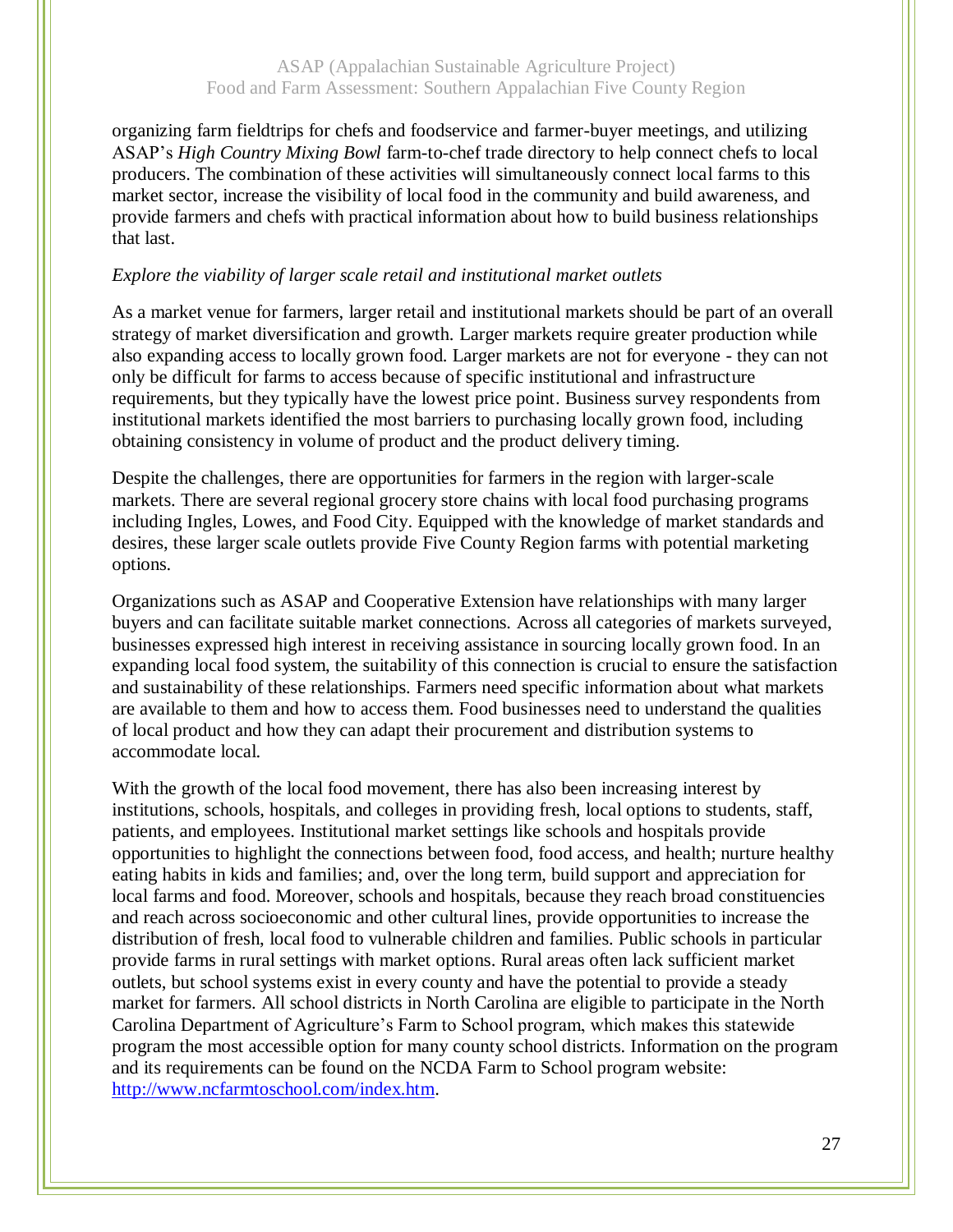### *Promote positive experiences around local food*

Taking a longer view of the development of the local food system, implement strategies in local food campaign activities in the Five County Region that promote positive experiences with local food and farms. Farm tours, food and farm festivals, meet the farmer events, food tastings, Farm to school and hospital programs provide participants with the means to engage with local farms in meaningful ways, cultivating an appreciation for this resource. Furthermore, more and more research from the health sciences demonstrates that food habits and preferences are directly impacted by experiences. Preferences for food develop in positive contexts, and aversions to foods develop in negative contexts. Children and adults that have positive experiences with local farms and food develop an appreciation for local food and farms.

In Farm to School, Farm to Hospital, and Farm to College support/promote program activities that emphasize the experiential aspects: farm field trips, cooking demonstrations with seasonal ingredients, tastings, meet the farmer events, school gardens, etc. These hands-on activities engage participants positively with local agriculture. Kids and adults participate in planting and harvesting activities, learn to cook with seasonal ingredients, learn about the cycles of agriculture and the seasonality of crops, meet farmers growing food in their communities, and try new fruits and vegetables. These types of positive experiences influence the formation of eating habits and preferences, create healthier individuals and communities, and develop local food and farm advocates.

#### *Promote local food and farms to tourists*

Tourism is a major economic driver in the Five County Region and generated an impact of \$320 million in 2010.<sup>33</sup> While promoting experiences that bring agriculture and tourism together agritourism—is not a new idea, an expanded notion of agritourism includes experiences with the region's agriculture that happen off-farm as well as on-farm. Off-farm connections might involve eating at a restaurant or staying at a Bed & Breakfast that features locally grown food, attending a festival or event celebrating regional cuisine, going to a farmers market, or traveling a scenic trail through the region's farmland. These kinds of experiences are important because, while not all farms can welcome tourists, all farms can benefit from the tourism dollars spent on local food and local food activities.

#### *Consider aggregation and distribution options*

 $\overline{a}$ 

The Five County Region currently supports local networks of distributors who work with local producers, including New River Organic Growers (NROG) and Lett-US Produce. Working within these existing channels to help connect local farmers to new markets not only provides new opportunities for local food producers, but will help your organization better understand the complexities of food distribution networks within the region. If after working within the local system there appears to be an opportunity for a food hub model, carefully research the feasibility of such a plan within the framework of the Five County Region's supply and demand dynamic

<sup>33</sup> North Carolina Department of Commerce 2011 Travel Economic Impact Model.

[http://www.nccommerce.com/tourism/research/economic-impact/teim.](http://www.nccommerce.com/tourism/research/economic-impact/teim) (accessed June 2012). The Economic Impact of Travel on Tennessee Counties 2011. [http://www.tnvacation.com/industry/toolkits](http://www.tnvacation.com/industry/toolkits-research/)[research/.](http://www.tnvacation.com/industry/toolkits-research/) (accessed June 2012).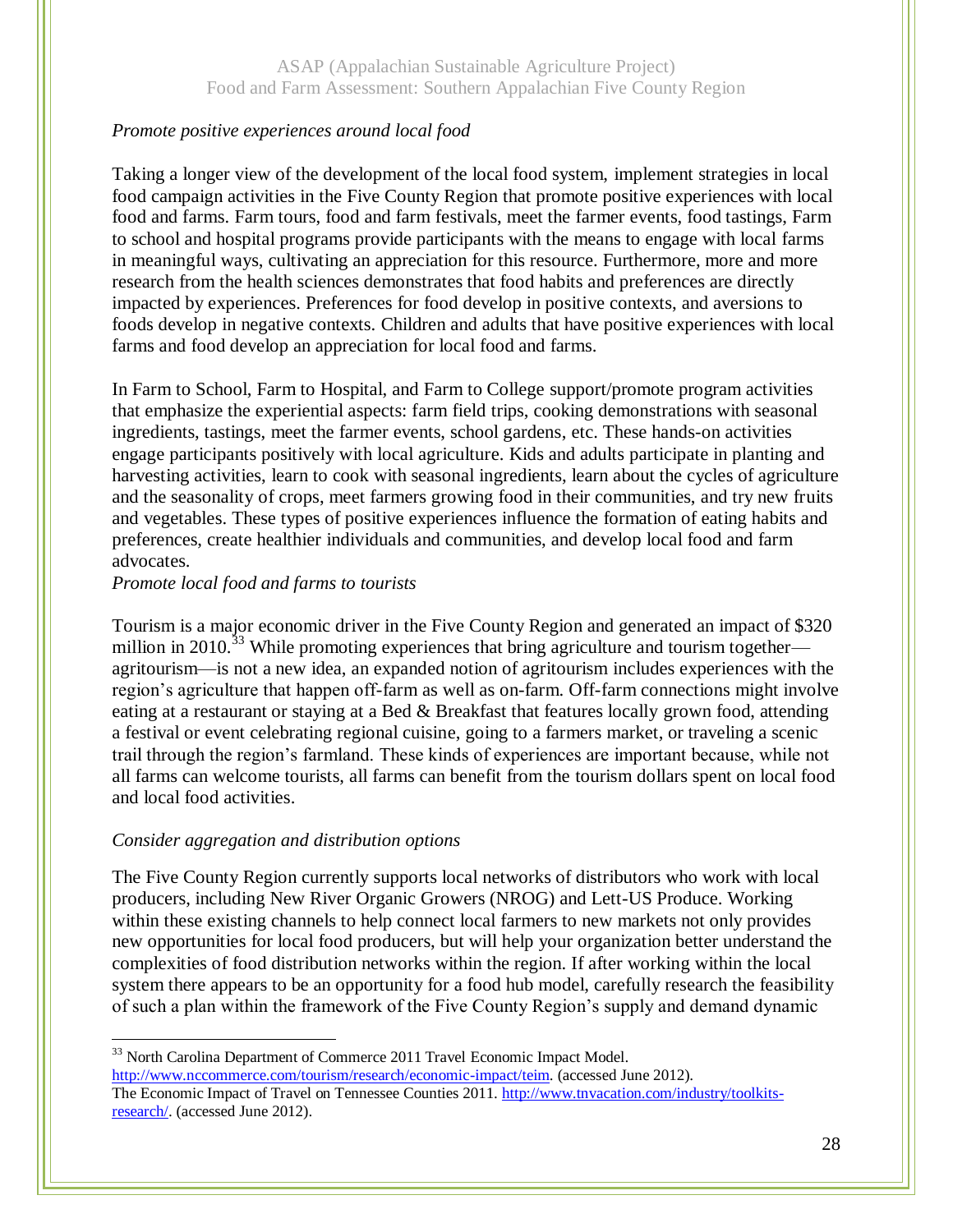(e.g. the ability of the market to support product at certain prices), as context should always guide decision-making.

#### *Understand the opportunities and challenges of local meat processing*

As the local food system continues to mature in the Five County Region, producers, processors, agricultural professionals, food and farm organizers, and others will have to address gaps in regional infrastructure that contribute to gaps between supply and demand and create barriers to further localization efforts. Feasibility assessments for small and large animal processing facilities have become a go-to method for addressing infrastructure issues. However, the failure rate of small, regional processing facilities is very high. Regulatory issues, siting difficulties, and extraordinary capital requirements hinder many facilities from opening, and high operating costs that outstrip revenue plague facilities that are able to open. The building of a meat processing facility is a large undertaking and is often not the best first option. Research into the infrastructure gaps in the Five County Region should be designed to determine the most economically viable means to expand the region's animal processing capacity, which might take multiple forms: the development of new infrastructure, the expansion of existing infrastructure, or the conclusion that it is not currently economically viable.

#### *Tap into ASAP's resources*

The recommendations in this report cite many ASAP resources and tools available to farmers in the Five County Region. This recommendation summarizes these resources and lists additional resources available to Five County Region farms. This list is not exhaustive; investigate other types of assistance and resources available through farm support services and other organizations in the region.

- ASAP's *Local Food Guide* and *Mixing Bowl*: Encourage more farms and businesses in the Five County Region to get listed in the *Local Food Guide*. Basic farm listings are free and business listings are very affordable. Registering for the guide also provides farms with the ability to list their business in the *Mixing Bowl*, a farm-to-business trade directory. ASAP has printed and distributed over one million Local Food Guides and annually prints and distributes 100,000 copies throughout the region.
- Appalachian Grown: Utilize ASAP's Appalachian Grown regional certification and branding program. The logo provides farms with a way to distinguish their products in the marketplace and businesses with a way to promote their support of the region's farms. ASAP has stock marketing materials available (bags, twist ties, case stickers, etc.) and also creates custom materials (farm profiles, table tents, posters, etc.).
- ASAP's Business of Farming Conference: Annually, ASAP hosts a conference for farmers at Warren Wilson College in Swannanoa. Annually, ASAP hosts a conference for farmers at Warren Wilson College in Swannanoa. The conference is a full day of workshops and resources designed to provide farmers with the skills and information needed to tap into growing demand for locally grown food and make their farm enterprises profitable. The conference offers over a dozen workshops on market and business planning for a range of direct (tailgate markets and CSAs) and non-direct markets (grocers, institutions, restaurants) and opportunities for farmers to meet individually with buyers in the region.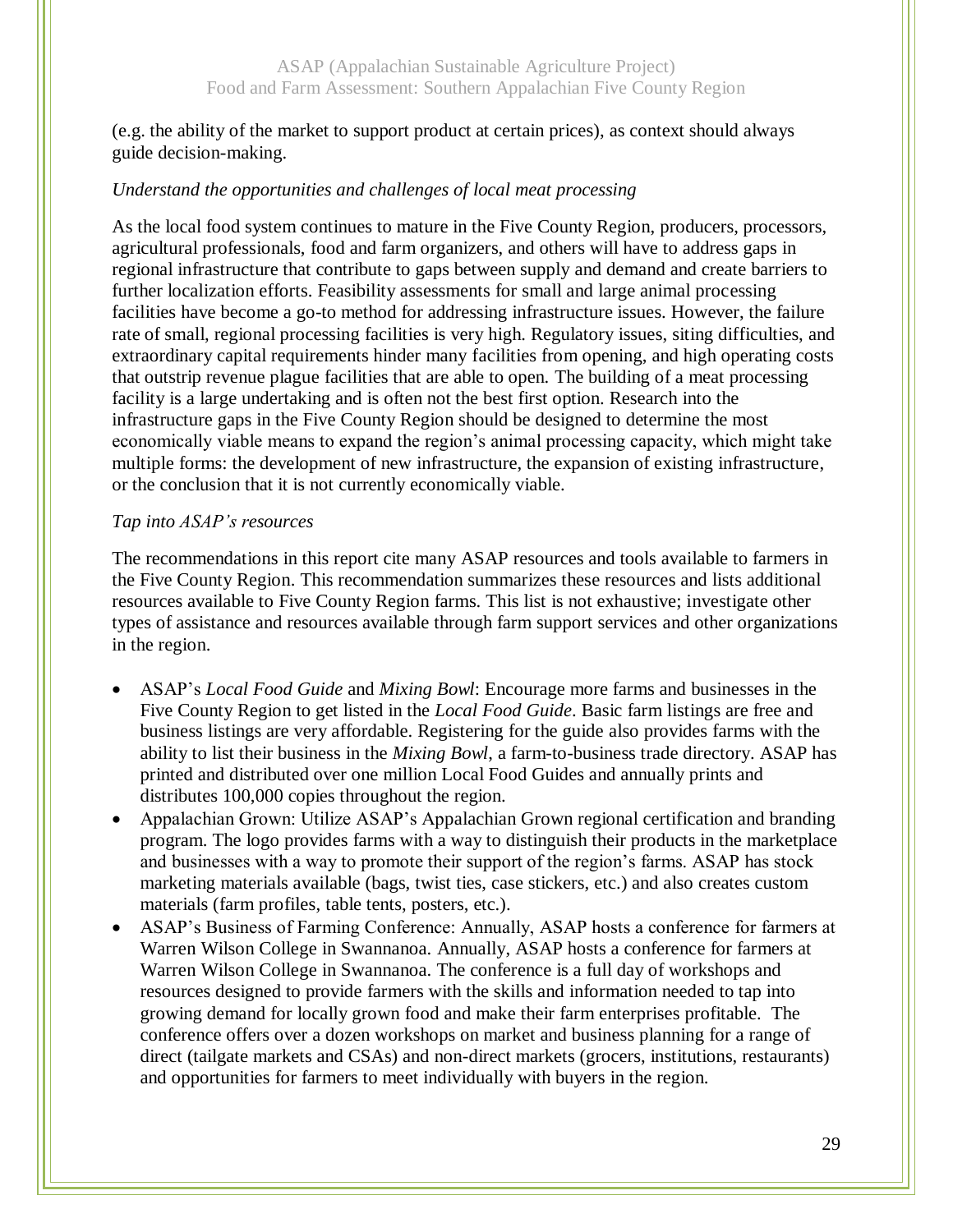- ASAP's Cost Share Program: Currently ASAP, through the support of the GoldenLEAF Foundation and the North Carolina Tobacco Trust Fund Commission, has funds available for farmers and farmer groups to use in the promotion of local food and farm products. Contact ASAP for information about how to participate in this program or visit [http://www.asapconnections.org/agmaterials.ht](http://www.asapconnections.org/agmaterials.html) [ml.](http://www.asapconnections.org/agmaterials.html)
- One-on-one assistance and market connections: ASAP offers individual assistance to farmers and businesses in market and business planning as well as introductions and connections between farmers and buyers.

#### *Support policies that favor local sales and protecting farmland*

By working with policymakers at both state and local levels, local food advocates can not only pursue changes in policies affecting producers in the region, but keep agriculture issues at the forefront of the many regional planning and promotion efforts. Policy advocacy is also important as it relates to expanding the reach of local markets into low-income market segments. Below is a sample of policies other regions around the country have endorsed to help develop local food: $34$ 

- Food Policy Councils- A food council should serve as a way for people and organizations concerned about food access, food production, and food processing to interact and advocate for change. $35$
- Voluntary Agricultural Districts (VADS)- A specialized area where bona fide agriculture production is encouraged. Districts may require minimum acreages and enrollment periods for inclusion as a district. In general,

 $\overline{a}$ 

#### *Cost of Community Services (COCS) Studies*

The American Farmland Trust research division conducts fiscal analyses that focus on the way different types of land use affect local government taxation and spending. Nearly 20 years of data show that residential development is a fiscal net loss for communities due to expenses related to traffic congestion, water and air pollution, and increase in demand for costly public services. Farmland, on the other hand, often generates a fiscal surplus that helps offset the deficit created by residential demand for public services.

There is a common misconception among local development planners that open land should be developed for its "highest and best use," that agricultural lands receive unfair tax breaks, and that residential development will lower property taxes by increasing the tax base. Results from COCS studies show that, based on cost per dollar of revenue raised to provide public services to different land uses, commercial and industrial development are the least costly form of development (median cost per dollar: \$0.29) followed closely by working and open land (median cost per dollar \$0.35). Residential development comes in at a distant third (median cost per dollar \$1.16). In other words, when considering development plans, planning departments should note that preserving farmland and open space is often a profitable strategy in the long run. For more information, visit http://www.farmland.org/

<sup>34</sup> Unless otherwise footnoted, this list is adapted from *Planning for an Agricultural Future: A Guide for North Carolina Farmers and Local Governments*. 2007. American Farmland Trust. <sup>35</sup> Casey Dillon, *Counties and Local Food Systems: Ensuring Healthy Foods, Nurturing Healthy Children. July* 

<sup>2007.</sup> National Association of Counties. E-Text Link[: http://www.farmtoschool.org/files/publications\\_133.pdf.](http://www.farmtoschool.org/files/publications_133.pdf) (accessed May 2011).